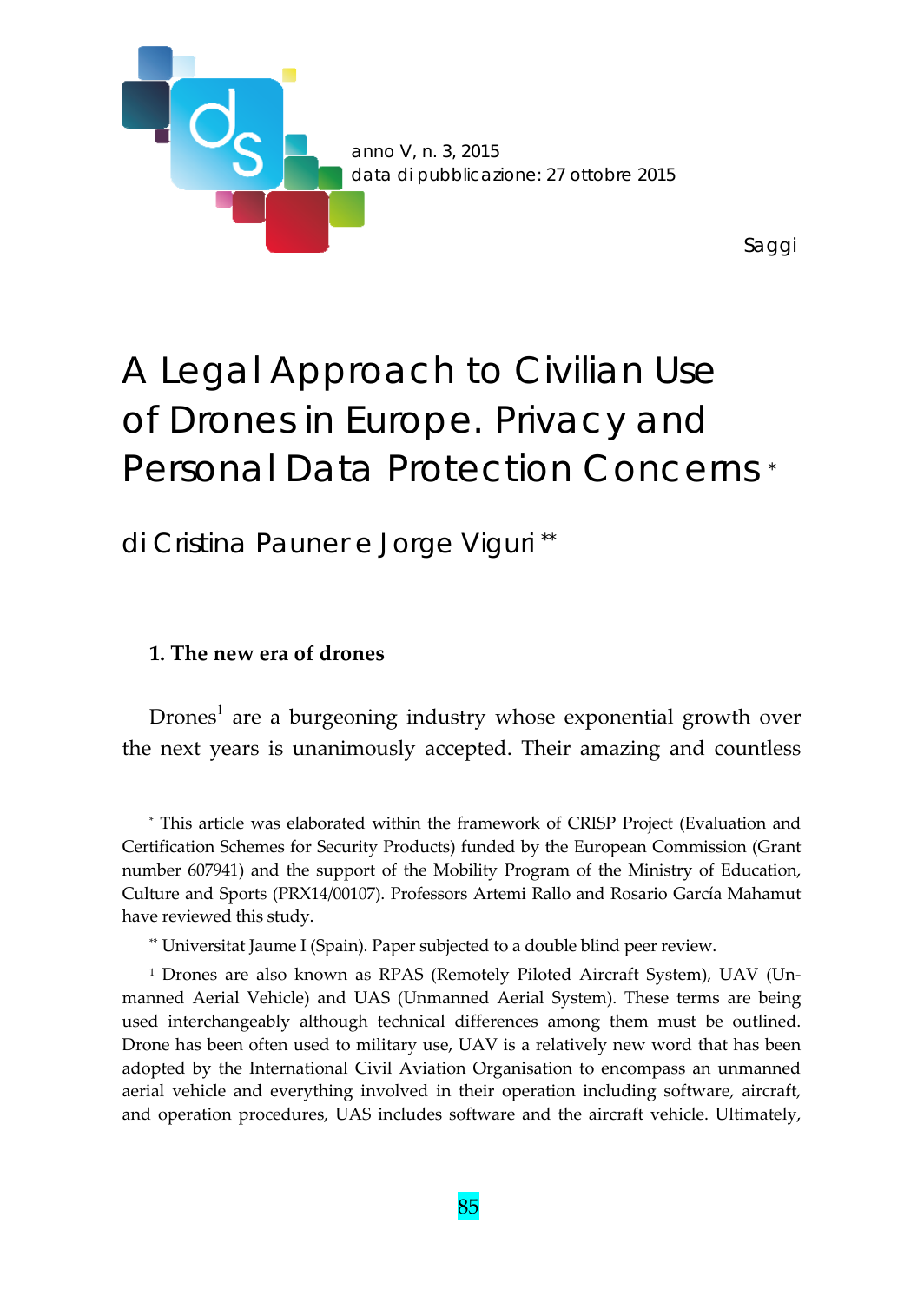

usages are a key element to be considered as a revolutionary product as well as their positive economic impact. As highly versatile and productive assets, drones will be able to play any type of commercial, personal or even public role in the future. Drones' applications appear to be limit‐ less and they are gradually being use far beyond the realm of the military: future commercial applications<sup>2</sup>, law enforcement activities<sup>3</sup> or communication infrastructures<sup>4</sup>, among many others.

In consequence, the use of drones for civil purposes has become the focus of increased attention and concern in Europe. The first challenges to overcome were those related to flight safety, particularly if the drone operates outside the field of vision and in populated areas<sup>5</sup>. Both in Europe and in the United States, aviation regulators have been concerned about this issue regularly. Some geographical and time limits have been

<sup>2</sup> *Amazon details drone delivery planes*, BBC news, 8 June 2015, http://www.bbc.com/news/technology-32653269 (last visit for all the pages: 27/10/2015). *Delivery by drones in 30 minutes? Amazon says it's coming,* Fox news, 17 June 2015, http://www.foxnews.com/politics/2015/06/17/delivery‐by‐drone‐in‐30‐minutes‐amazon‐ says‐it‐coming/.

<sup>3</sup> *The police force using drones to fight crime*, The Guardian, 1 October 2014, http://www.theguardian.com/world/2014/oct/01/drones‐police‐force‐crime‐uavs‐north‐ dakota.

<sup>4</sup> *Facebook builds drone for internet access,* BBC News, 30 July 2015, http://www.bbc.com/news/technology‐33728704.

<sup>5</sup> A categorisation of drones and their associate regulatory safety regime have been recently proposed by the European Aviation Safety Agency (2015)

RPAS is the generic word often used for civilian use. For our purposes, the expressions RPAS and drones will be used indiscriminately in this paper.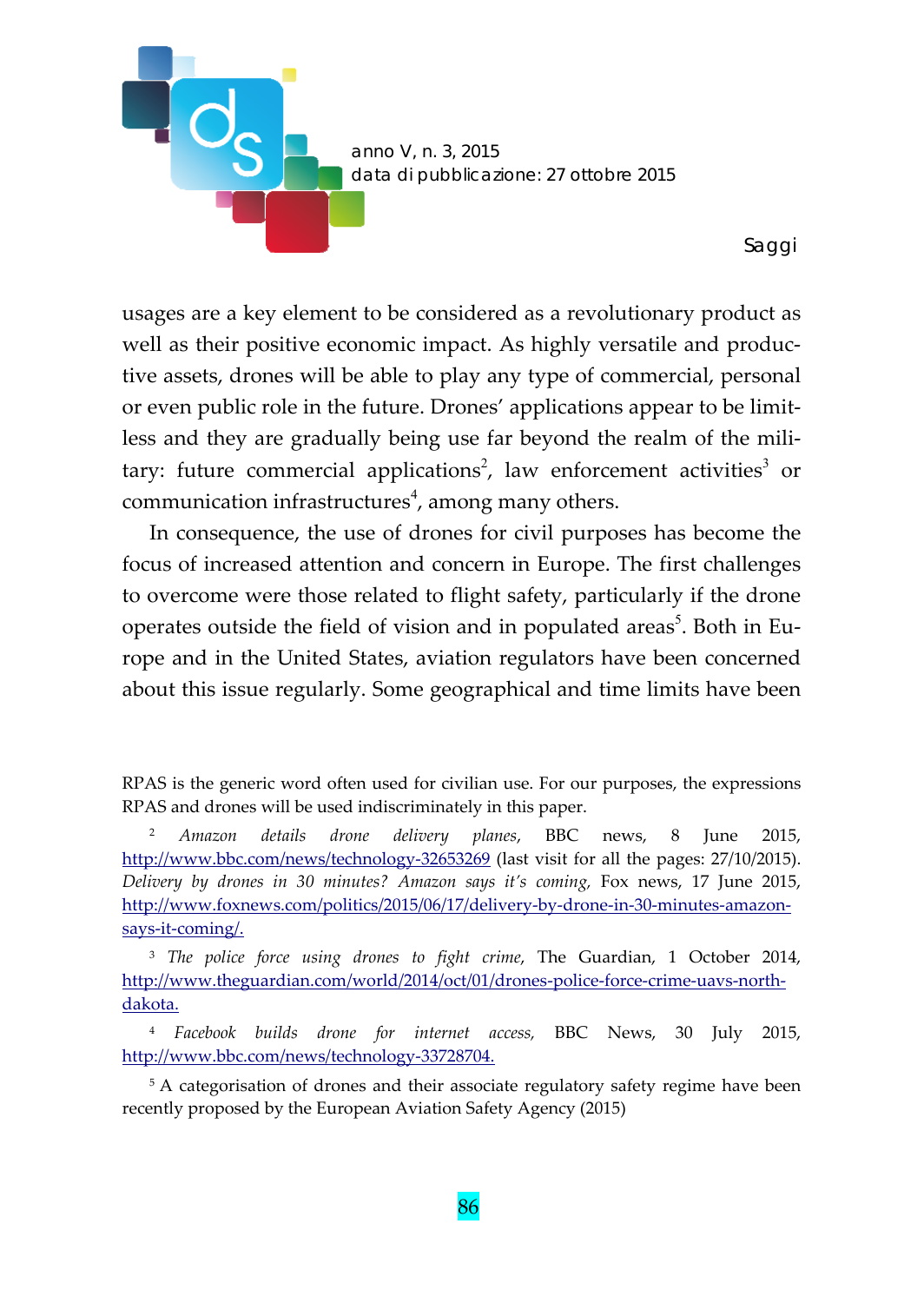

established and drones are not permitted to fly in larger urban zones (U.S., Spain, Australia, Canada, etc.).

However, the increasing use of civilian drones requires paying atten‐ tion to other issues affecting fundamental rights and civil liberties and, in particular, privacy and data protection breaches. Drones can be equipped with a large and heterogeneous variety of pieces, technologies and capabilities – from simple devices such as on‐board cameras and sensors to extreme complex technologies such as high‐power zoom lenses, night vision, infrared, ultraviolet, thermal imaging, radar tech‐ nologies, video analytics technology, distributed video or facial and oth‐ er soft biometric recognition<sup>6</sup>. Given the versatility of these devices and the ability to collect a wide variety of information for long periods of time and over large areas, their impact on privacy and civil liberties are all easy to foresee.

Taking this into account, methods of law enforcement and many ini‐ ciatives address the issues of privacy and data protection from ethical, social and juridical perspectives. The aim is «finding a balance between the advantages inherent in the civilian use of drones and possible harm to the right to privacy and data protection (as well as other fundamental rights such as freedom of expression)» (Volovelsky 2014).

This paper analyses the potential privacy and data protection risks re‐ lated to civilian drones use and looks at the most significant doctrinal, institutional and legislative attempts to mitigate them.

<sup>&</sup>lt;sup>6</sup> A study on current and future capabilities and applications of drones in Finn and Wright (2012)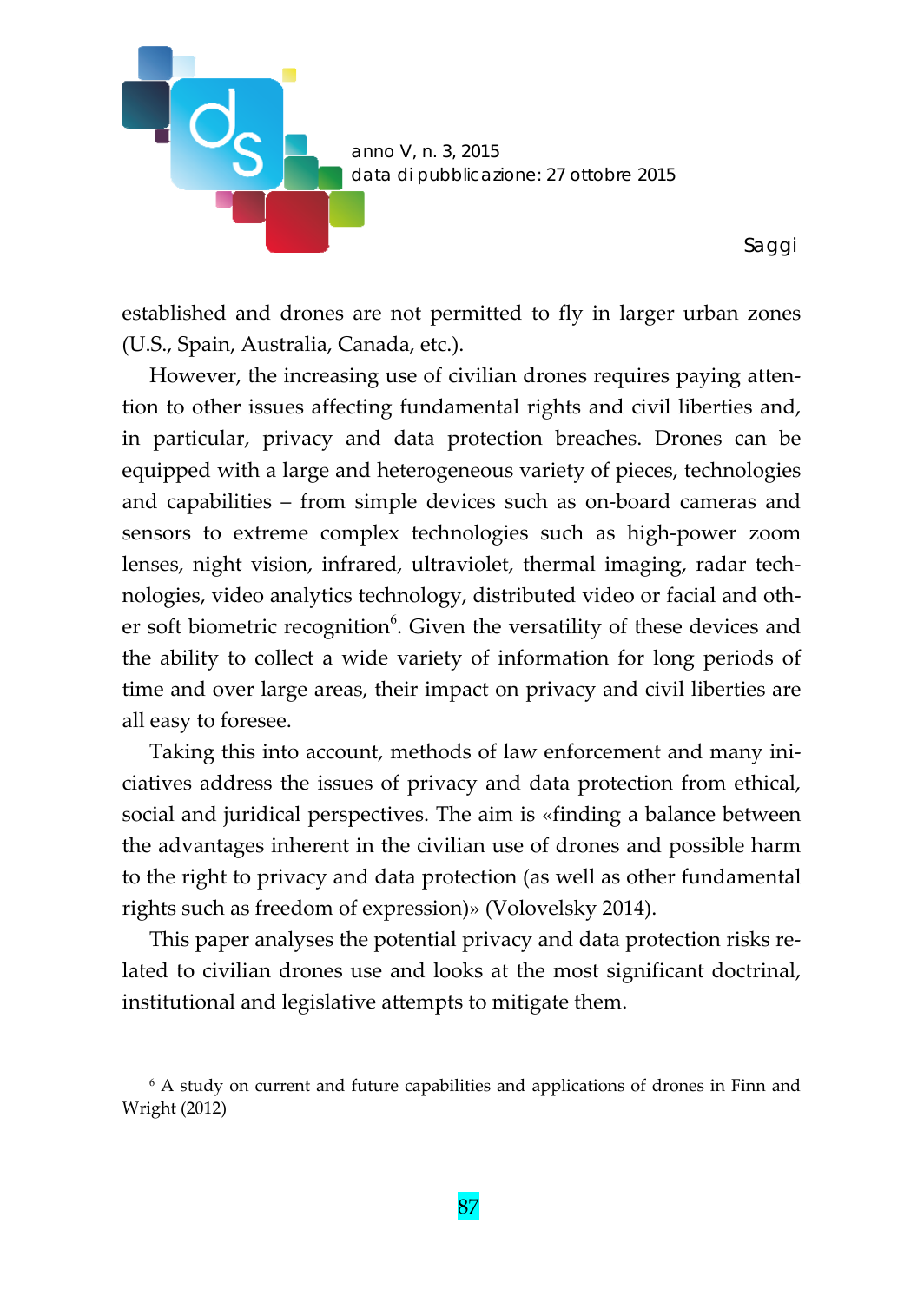

## **2. The EU strategy on the use of drones**

A drone, which many refer to as a unmanned aerial vehicle (UAV), unmanned aerial system (UAS), autonomous underwater vehicle (AUV), and many other names, is often simply described as an unmanned aerial vehicle. These aircrafts have been often controlled remotely by pilots from the ground and have been used solely by the military. Increasingly, they are being controlled autonomously following a pre‐programmed objective. The development of drones' technology holds out the possibil‐ ity that manufacturers design and build different types of drones ac‐ cording to the specific needs and requirements of each customer.

Drones using high tech cameras are able to record, store and even up‐ load images and video to the Internet and they may easily violate citizens' rights. Nevertheless, they are increasingly being challenged in the context of an open and global market particularly relating to security, privacy and personal data issues for EU citizens (European Commission 2015).

They are revolutionary products and their potential future applications are still unknown but their use is posing a threat to security, priva‐ cy and personal data protection. Legislation no longer reflects technological development and other public and private mechanism should be implemented to ensure a common framework throughout the EU. Gaps exist in relation to EU security, privacy and data protection guarantees on drone activities by private and public stakeholders. In order to over‐ come such gaps, a series of solutions have been analysed in this paper.

Since it was crucial that European rules be laid down for this sector, the European Commission (EC) began discussions on drones in 2012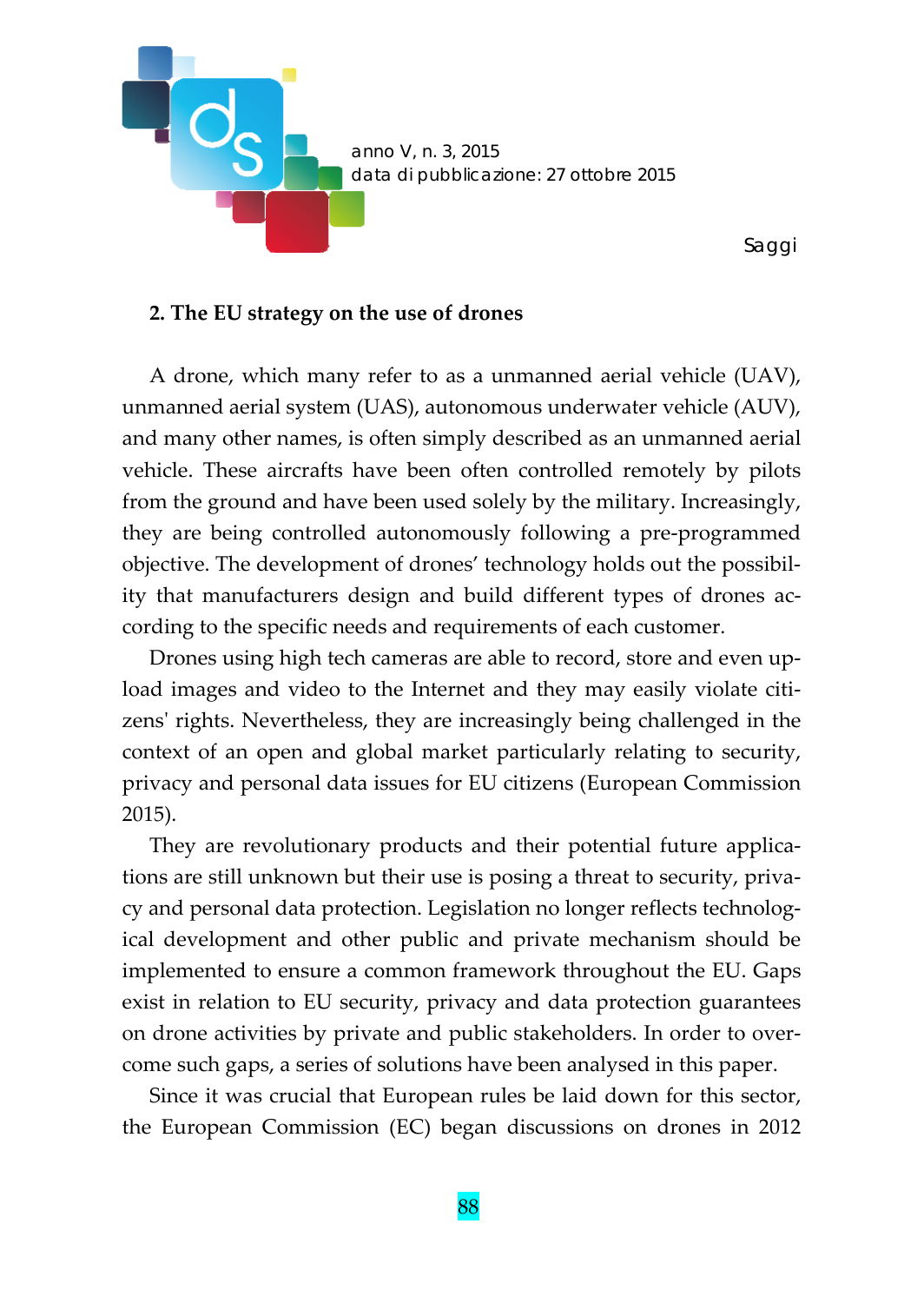

and adopted the first Working Document *Towards a European Strategy for the development of Civil Applications of Remotely Piloted Aircraft Systems (RPAS)* (Commission Staff Working Document 2012)*,* and establishing a European RPAS Steering Group. In addition, in April 2014 and building on the *Roadmap for the Integration of Civil Remotely Piloted Aircraft Systems into the European Aviation System<sup>7</sup>* the EC adopted the *Communication A new era for aviation: Opening the aviation market to the civil use of remotely piloted aircraft systems in a safe and sustainable manner* (European Commis‐ sion 2014)*,* presenting its strategy on the future regulation of drones in the EU in order to respond to the call of the European manufacturing and service industry to remove barriers of the development of drones for civil use while safeguarding public interest. Besides, the European aviation community adopted the Riga Declaration on Remotely Piloted Aircraft (drones) "Framing the Future of Aviation" in March  $2015^8$  to exchange views on how and under which conditions, drones can help create promising new opportunities in Europe and to ensure that all the conditions are met for the safe and sustainable emergence of innovative drone services.

#### <sup>7</sup> European RPAS Steering Group, *op.cit.*

<sup>8</sup> The following principles must be noted: «Drones need to be treated as new types of aircraft with proportionate rules based on the risk of each operation, EU rules for the safe provision of drone services need to be developed now, Technologies and standards need to be developed for the full integration of drones in the European airspace, Public acceptance is key to the growth of drone services and the operator of a drone is responsible for its use» (Riga Declaration on Remotely Piloted Aircraft (drones), *Framing the Fu‐ ture of Aviation*, Riga, 6 March 2015. https://eu2015.lv/images/news/2016\_03\_06\_RPAS\_Riga\_Declaration.pdf).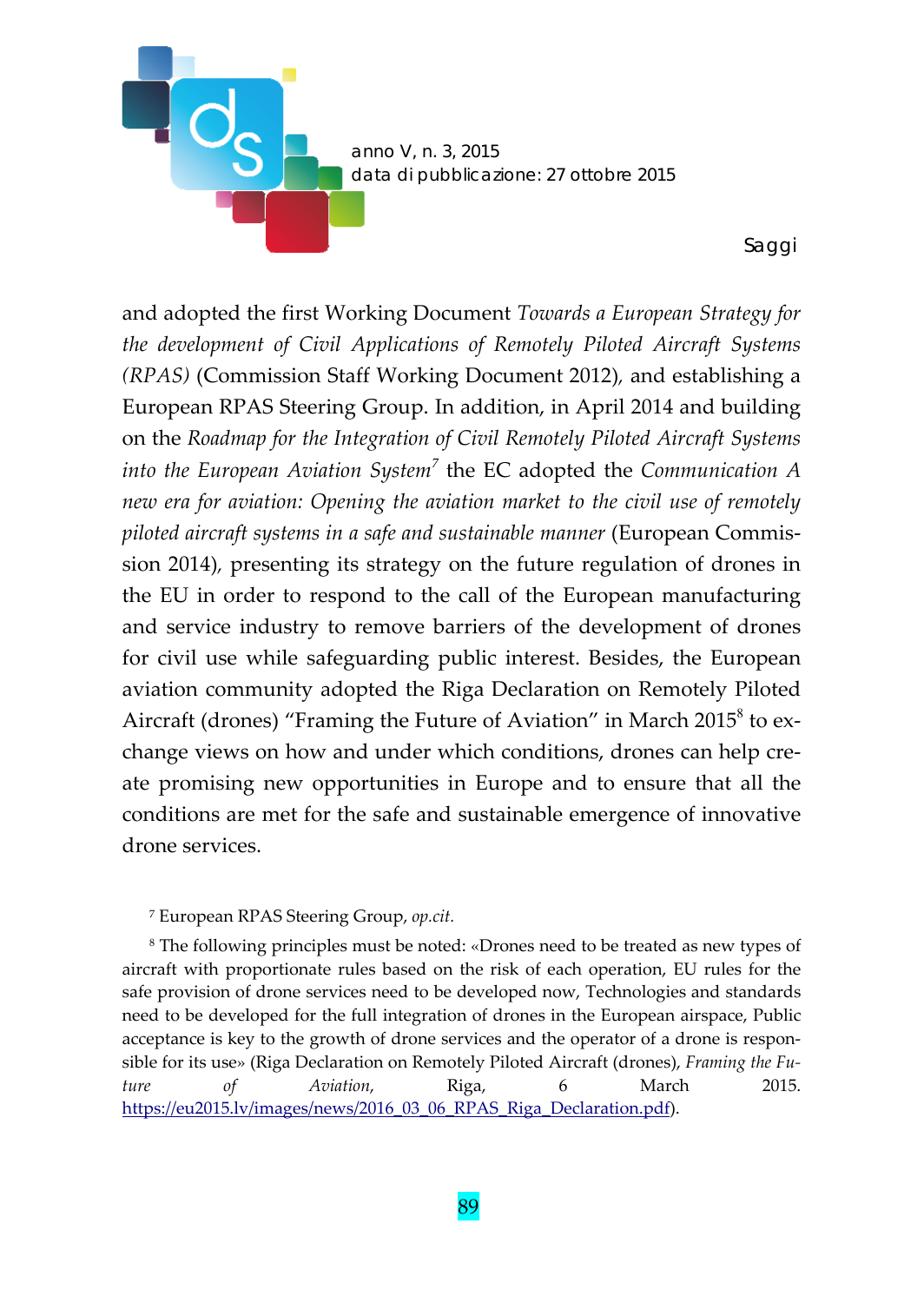

Ultimately, *Opinion 01/2015 on Privacy and Data Protection Issues relat‐ ing to the Utilisation of drones* must be noted. In this regard, the Article 29 Working Party (Article 29WP) notes, the lack of an adequate regulatory framework in most member States. In this context, it states the harmoni‐ sation and the modernisation of Member States aviation polices in rela‐ tion to drones should be encouraged. The document evidences the challenges of large‐scale deployment of these aircrafts equipped with sensor equipment, while providing guidelines for interpreting the data protec‐ tion standards in the context of drones and it sets some guidelines and recommendations to assess the measures necessary to ensure the respect for all other fundamental rights at stake such as human dignity, right to liberty and security, freedom of thought, conscience and religion, the freedom of expression and information, the freedom of assembly and of association, and the right to non‐discrimination (Article 29 Data Protec‐ tion Working Party 2015, 5)<sup>9</sup>.

As a result, an exhaustive approach for each type of drone and an analysis of potential threats arising from their use will be required as the progress of industry continues. In the event that a RPAS seriously en‐ dangers a fundamental right, corrective and effective measures will be implemented in order to promote absolute respect for the rights and freedoms of the EU citizens.

<sup>9</sup> See an extensive comment on this document on Section 4 of this study.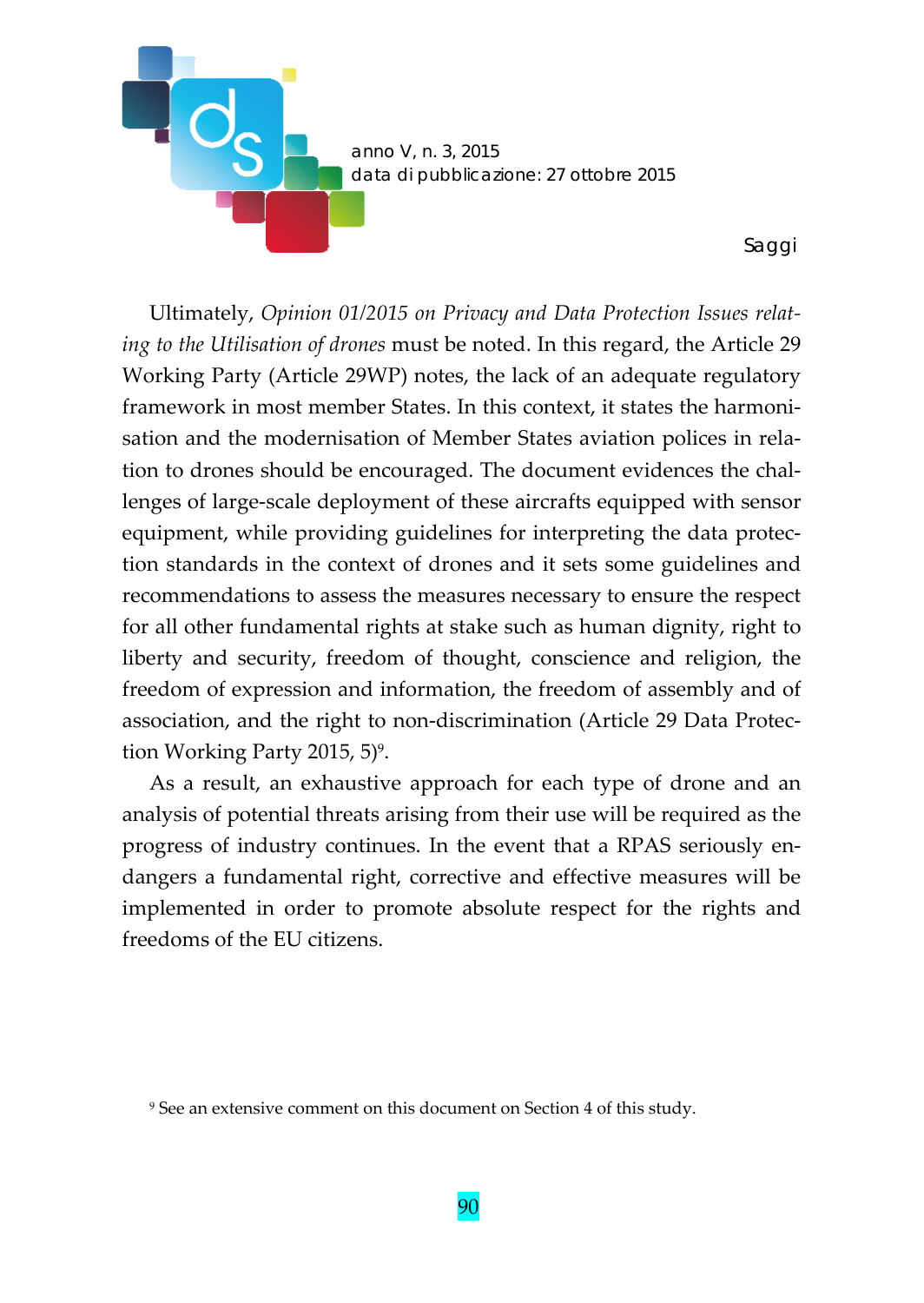

## **3. Potential infringements upon privacy and data protection**

In this section, attention is drawn to the risks that drones, as a new technology introducing surveillance, present to privacy and data protec‐ tion rights in the light of the evidence that the regulation of civilian uses of drones is under construction and current regulatory mechanisms do not adequately address privacy and data protection concerns. As it has been highlighted above, there is a gap regulation on privacy issues be‐ cause «current regulations governing drone operations have more to do with ensuring their safe flight and do little to address the privacy implications» (Privacy Commission of Canada 2013, 1).

#### *A. Concerns about privacy*

Drones have been defined as «complex, multimodal surveillance systems that integrate a range of technologies and capabilities» (Finn, Wright, Donovan, Jacques and De Hert 2014, 18) and are able to carry out any type of surveillance: "mass surveillance" and "targeted surveillance"10.

<sup>10</sup> Two broad types of surveillance can be distinguished: Mass surveillance is also called passive or undirected surveillance which is not targeted on any particular but gathers images and information for possible future use. CCTV and databases are exam‐ ples of mass surveillance. Targeted surveillance is directed at particular individuals, can involve the use of specific powers by authorised public agencies and can be carried out overtly or covertly. Interception of communications, visual surveillance devices, sensors of movement, "traffic" data are examples of targeting methods (House of Lords, Consti‐ tution Committee 2009).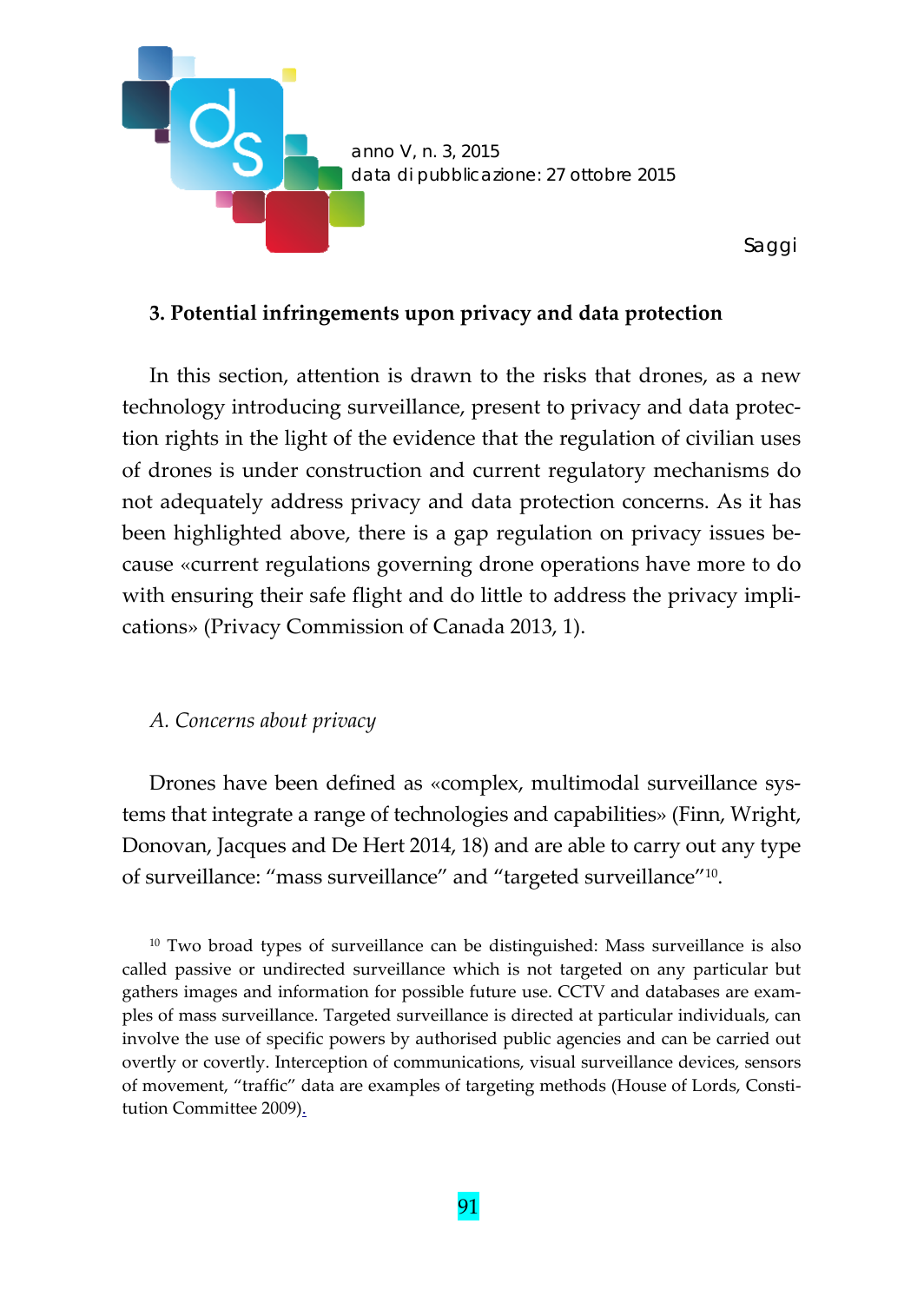

Many authors have pointed out that the real challenge is the conver‐ gence of techonologies developments and the combined functions they are able to reach: «While regulation of separate functions e.g. in telecommunications or the use of DNA in identifying an individual has been possible, the real challenge will be in regulating combined functions» (European Group on Ethics in Science and New Technologies 2014, 33). In fact, new threats encompass one of the most relevant fea‐ tures of privacy concerns. The different capabilities of drones support a new and superior level of surveillance: an invisible, noisless, continuous and highly intrusive surveillance over people and places.

Previously, the European Union was presented with two basic questions. First of all, defining the specific scope of drones although this as‐ sumption may be extremely complex and secondly, delimiting clearly what privacy encompasses.

Although there is not a universal definition for privacy as it is an evolving concept that depends on society conceptions and technological factors, there is a broad consensus on the consideration of privacy as a fundamental right intricately connected with dignity and a cultural uni‐ versal as «an essencial part of human flourishing and well-being» (Moore 1995, 56). In the words of the European Group on Ethics in Sci‐ ence and New Technologies (EGE), «Human beings need their own space, both literally as well as figuratively speaking, in order to realise their capabilities and flourish as human beings. Dignity means to respect the need to have one's own space, one's secrets. Robbing a person of his or her privacy is robbing him or her of their dignity» (European Group on Ethics in Science and New Technologies 2014, 72). Privacy has evolved from a simple evocation of the "right to be left alone" to a much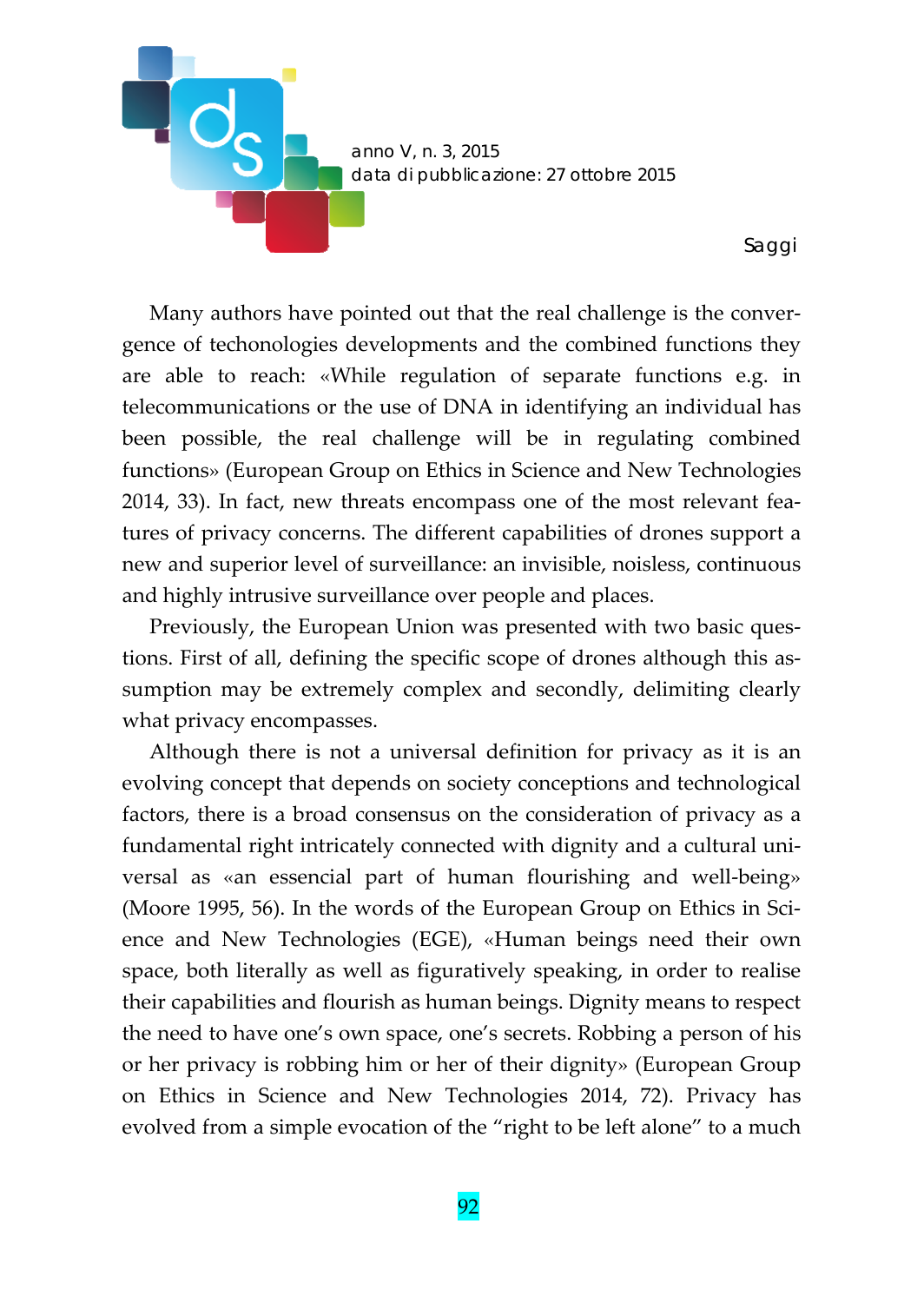

more complex right that enables the free development of one's personality and the construction of personal identity.

The right to privacy – as well as the right to data protection – has been described by law, judicial decisions and doctrine. Regarding the European legal framework, Article 8 of the European Convention on Human Rights (ECHR) states as follows: «Everyone has the right to re‐ spect for his privacy and family life, his home and correspondence». Besides, Article 7 of the Charter of Fundamental Rights of the European Union (CFREU) states that a person has a right to respect for their private and family life, home and communications. Future rules for op‐ erating drones in the civilian market will be influenced and shaped by this legal framework.

Authors have distinguished among different types of privacy<sup>11</sup>, being the physical privacy and the informational privacy the most threatened by drones. These risks may arise from an extended use of RPAS not only by law enforcement agencies but, basically, by individuals due to the wide‐ spread use of drones in a civilian context (for commercial or leisure purposes) and they have a common aspect: RPAS surveillance may provoke a "chilling effect" that affects to behavioural privacy. The chilling effect may prevent people from exercising their legitimate civil liberties and rights if they have the feeling of being targeted and under surveillance12.

<sup>&</sup>lt;sup>11</sup> Physical or phiscological privacy (related to physical protection and to personal autonomy), informational privacy (related to communications), economical privacy (which affects to property) and decisional privacy (related to decisional‐making power).

<sup>12</sup> As Clarke (2014, 287) stresses: «Overt surveillance stifles behaviours, including (and desirably) illegal behaviours, but also behaviours that are discouraged by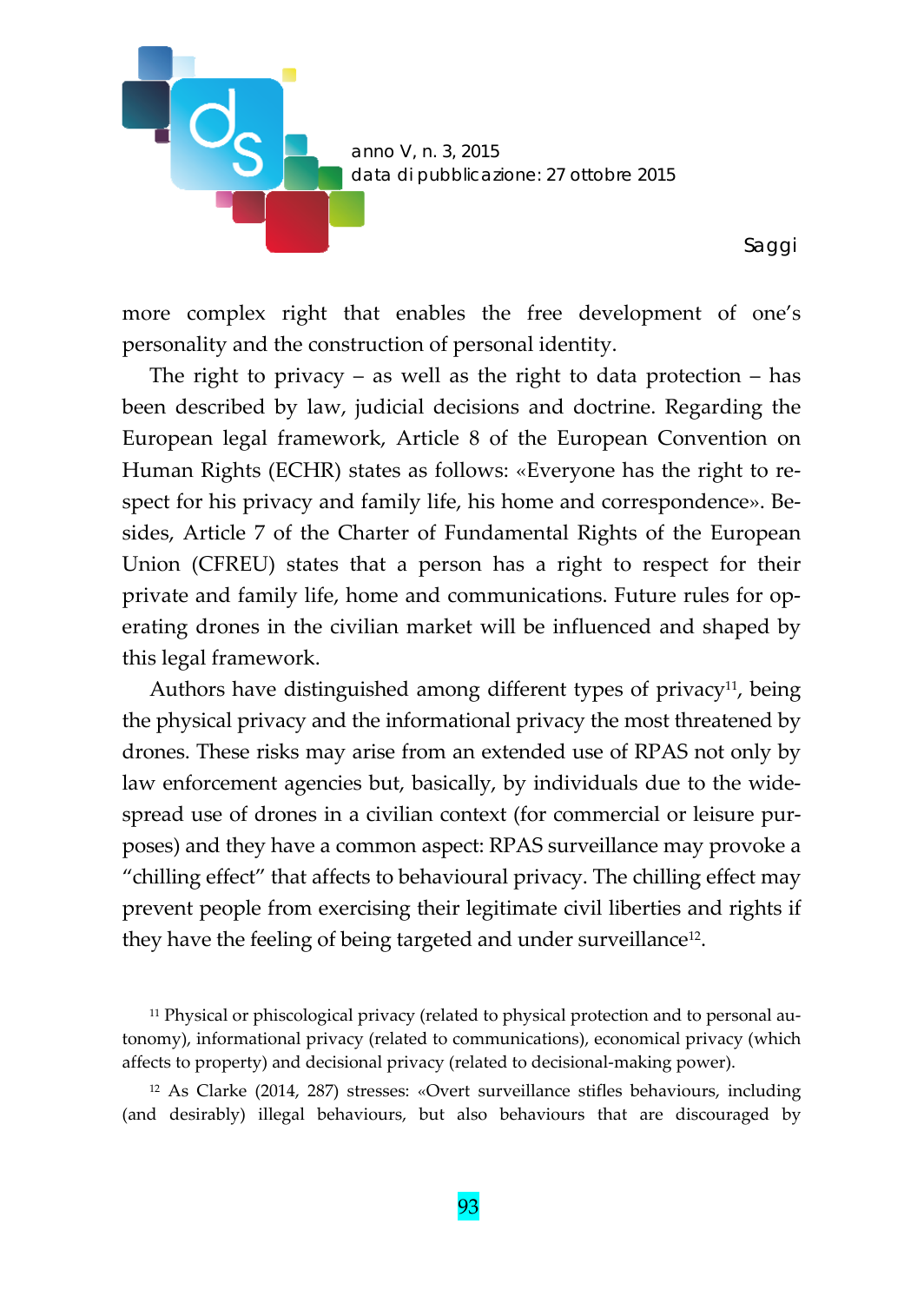

## *B. EU legal framework for data protection*

As some authors underline the issues that RPAS technology present to data protection are not new compared to other available technologies «because, although RPAS technology in itself is new, the payloads that can be fitted for the purpose of processing personal data are not new technologies. Further, whether data are processed within a surveillance context is irrelevant to determining the relevant data protection issues» (Finn, Wright, Donovan, Jacques and De Hert 2014,  $43$ )<sup>13</sup>. Even so, the existence of data protection laws does not mean that the legal require‐ ments are fulfilled.

There is a wide range of possible risks to the right to data protection that could vary in funtion on the capabilities of the device. However, once the drone is airborne and captures images, any operation that in‐ volves the processing of personal data shall comply with data protection rules. It is well known that even the collection of data, without further processing – recording or storage –, it is nevertheless a processing opera‐ tion that entails the application of the data protection legislation (Article 29 Data Protection Working Party 2004, 15).

organisations with institutional or market power. Covert surveillance, on the other hand, gives rise to the 'panoptic' effect: individuals fear that they may be subject to observation at any time, and that many behaviours might be construed by the powerful to be undesirable. This results in a form of 'self-discipline' – a 'chilling effect' on a wide range of behaviours, and the stultification of freedoms of expression and of innovation…».

<sup>13</sup> See also in this regard, House of Lords, European Union Committee (2015, 46‐47).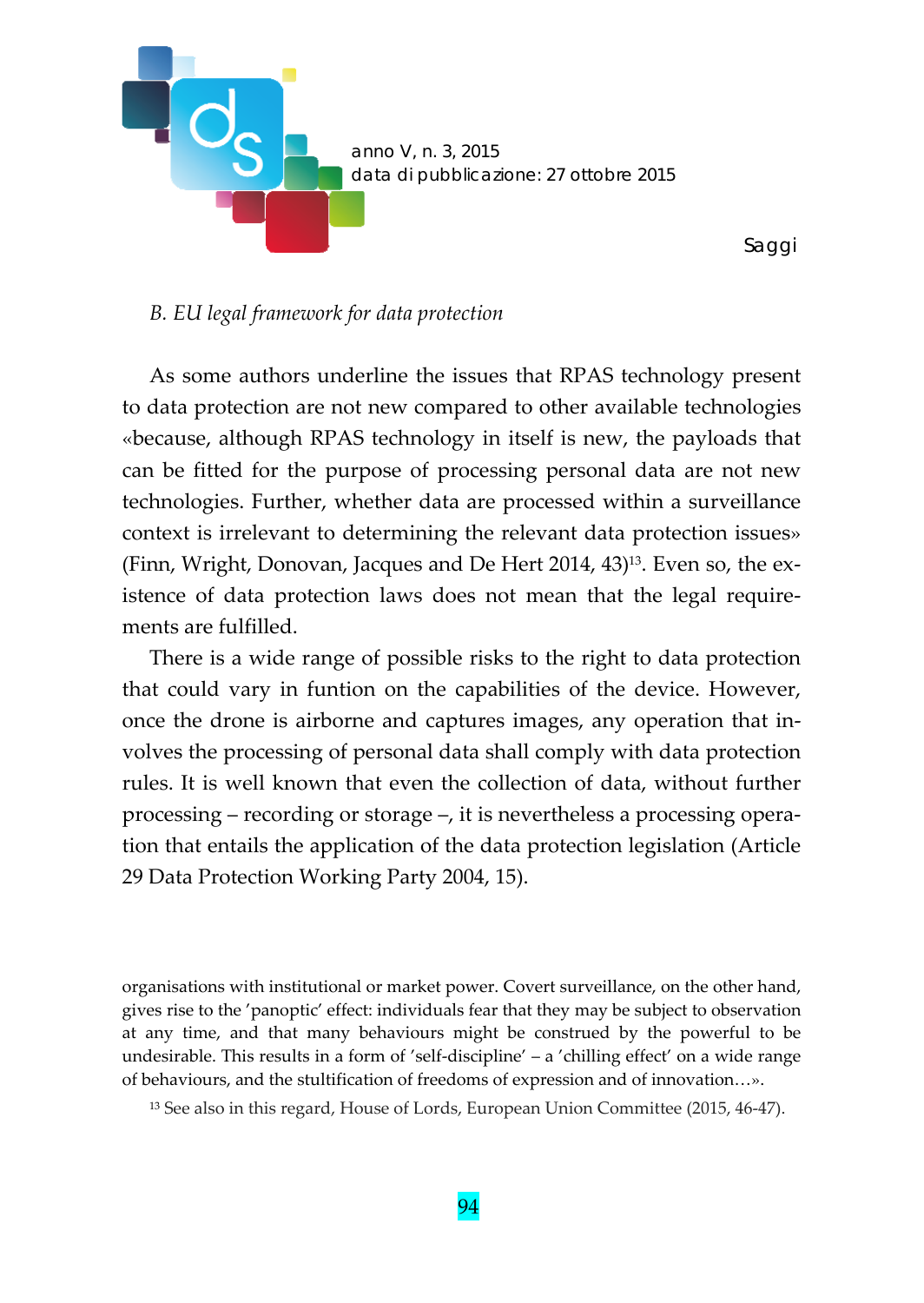

In the early 1970s, some European countries began adopting privacy laws14. In 1995 the European Union approved the Directive 95/46/EC of the European Parliament and of the Council of 24 October 1995 on the protection of individuals with regard to the processing of personal data and on the free movement of such data**15**. The Data Protection Directive was created in order to increase legal certainty due to the differences of data protection laws across the EU or even the lack of a data protection legal framework in some Member States. This Directive establishes detailed rules for maintaining the privacy of the subject of the data (in particular, Articles 6, 7, 10, 15 and 17). In 2002, the Directive on Privacy and Electronic Communications<sup>16</sup> was enacted, expanding the doctrine of data protection to internet and cellular service providers.

<sup>14</sup> Sweeden and Germany were the first member states in which a Privacy Act was passed. While Sweden passed the first national law in 1973, the federal state of Hesse passed the first national data protection law in 1970. See Hessisches Datenschutzgesetz (The Hesse Data Protection Act), Gesetz und Verordungsblatt I (1970), 625 altough the first federal data protection act came into force in 1977. See Gesetz zum Schutz vor MiBbrauch personenbezogener Daten bei der Datenverarbeitung (Bundesdatenschutzgesetz ‐ BDSG) of 27 January, 1977, BUNDESGESETZBLATT [BGBI] 1 201 (W. Ger.) [Law on Protection Against the Misuse of Personal Data in Data Processing (Federal Data Protection Act ‐ BDSG)].

<sup>15</sup> Directive 95/46/EC of the European Parliament and of the Council of 24 October 1995 on the protection of individuals with regard to the processing of personal data and on the free movement of such data. Available at http://eur-lex.europa.eu/legalcontent/EN/TXT/PDF/?uri=CELEX:31995L0046&from=EN.

<sup>16</sup> Directive 2002/58/EC of the European Parliament and of the Council of 12 July 2002 concerning the processing of personal data and the protection of privacy in the electronic communications sector (Directive on privacy and electronic Communications). Available at http://eur-lex.europa.eu/legal-content/EN/TXT/PDF/?uri=CELEX:32002L0058&from=EN.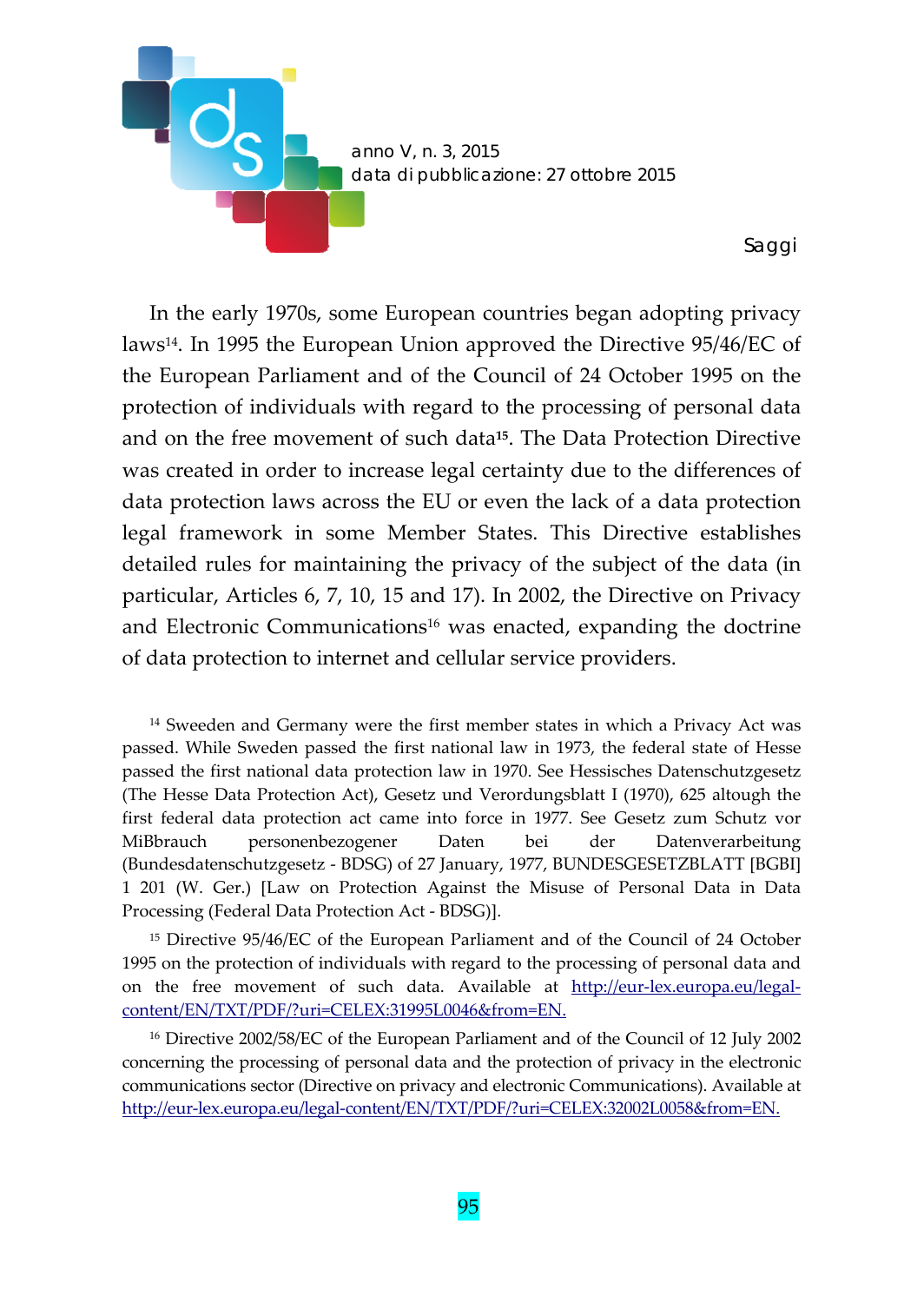

Moreover, Article 16 of the Treaty on the Functioning of the European Union (TFEU) stipulates that everybody has the right to the protection of personal data concerning them. The constitutional recognition of the right to data protection is ensrhined in Article 8 CFREU that states that an individual has the right to the protection of their personal data.

In January 2012, the European Commission proposed a General Data Protection Regulation (GDPR)<sup>17</sup> a comprehensive reform of data protection rules in the EU for the purpose of updating the data protection and privacy framework, specially the provisions contained in the Data Protection Directive. This legislation foreseeably would not come into force in Member States before 2017. The GDPR is expected to be the adequate legal instrument to address the challenges of increased civilian and commercial use of drones.

Articles 2(a) and 2(b) of the Data Protection Directive set out the definition of "personal data" and "data processing". Personal data<sup>18</sup> is defined as any information relating to an identified or identifiable natural person and the processing of personal data shall mean any operation or set of operations which is performed upon personal data, whether or not by automatic means, such as collection, recording,

<sup>&</sup>lt;sup>17</sup> European Commission, Proposal for a regulation of the European Parliament and of the Council on the protection of individuals with regard to the processing of personal data and on the free movement of such data (General Data Protection Regulation), COM (2012) 11 final, Brussels, 25 January 2012. http://eur-lex.europa.eu/legalcontent/EN/TXT/PDF/?uri=CELEX:52012PC0011&from=en

<sup>&</sup>lt;sup>18</sup> For an extensive guidance on the interpretation of the notion of personal data, see Article 29 Data Protection Working Party (2007).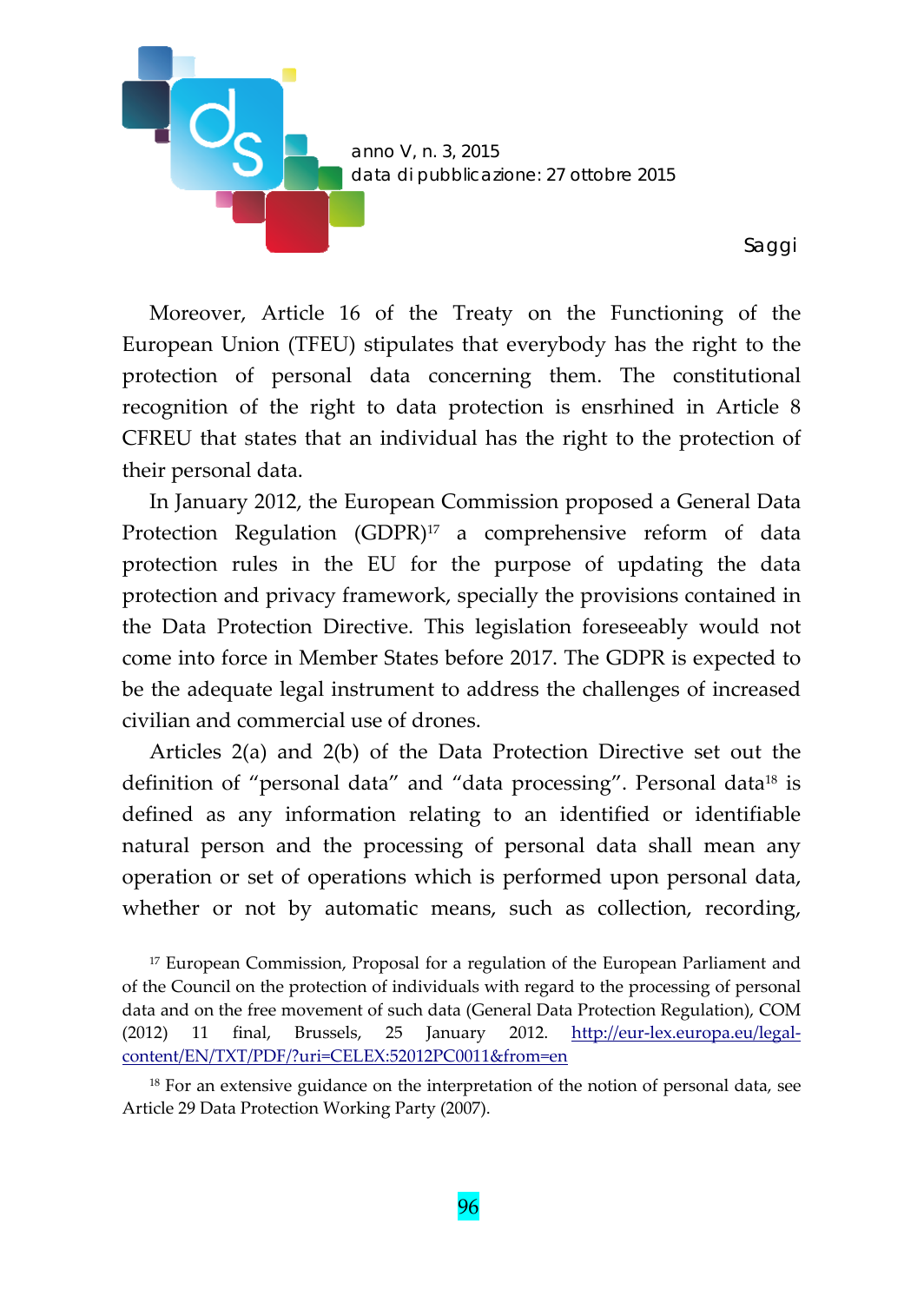

organization, storage, adaptation or alteration, retrieval, consultation, use, disclosure by transmission, dissemination or otherwise making available, alignment or combination, blocking, erasure or destruction. Many capabilities of drones are based on data collection and processing: photographs (image), video (voice), biometric data (finger veins, finger prints, iris scans or facial patterns) are collected and processed by drones to carry out surveillance activities and these monitoring activities are subjected to the provisions of the abovementioned regulations. Thus, the legal framework in relation to data protection implications resulting from the use of drones in the Member States is the Data Protection Di‐ rective, in connection with the Directive on Privacy and Electronic Communications. There are also aspects applicable to closed circuit tele‐ vision systems (CCTV) that also apply to the use of drones, particularly if they are used for purposes of national legislation video surveillance.

However, some comments on the scope of the Directive must be made. It provides exemptions from the principles on the processing of personal data and enables national legislations to reduce the scope of duties and obligations set out in the Directive for reasons of national security and defence or the prevention, investigation, detection and prosecution of criminal offences or for certain enumerated purposes such as journalism or artistic and literary expression.

As far as we are concerned, Article 3(2) of the Data Protection Directive does not impose the duties of a data controller on an individual who processes personal data «in the course of a purely personal or household activity», also known as the household or domestic exemption. Hobbyist or leisure users would be sheltered from the application of the Directive considering that, in any case, this would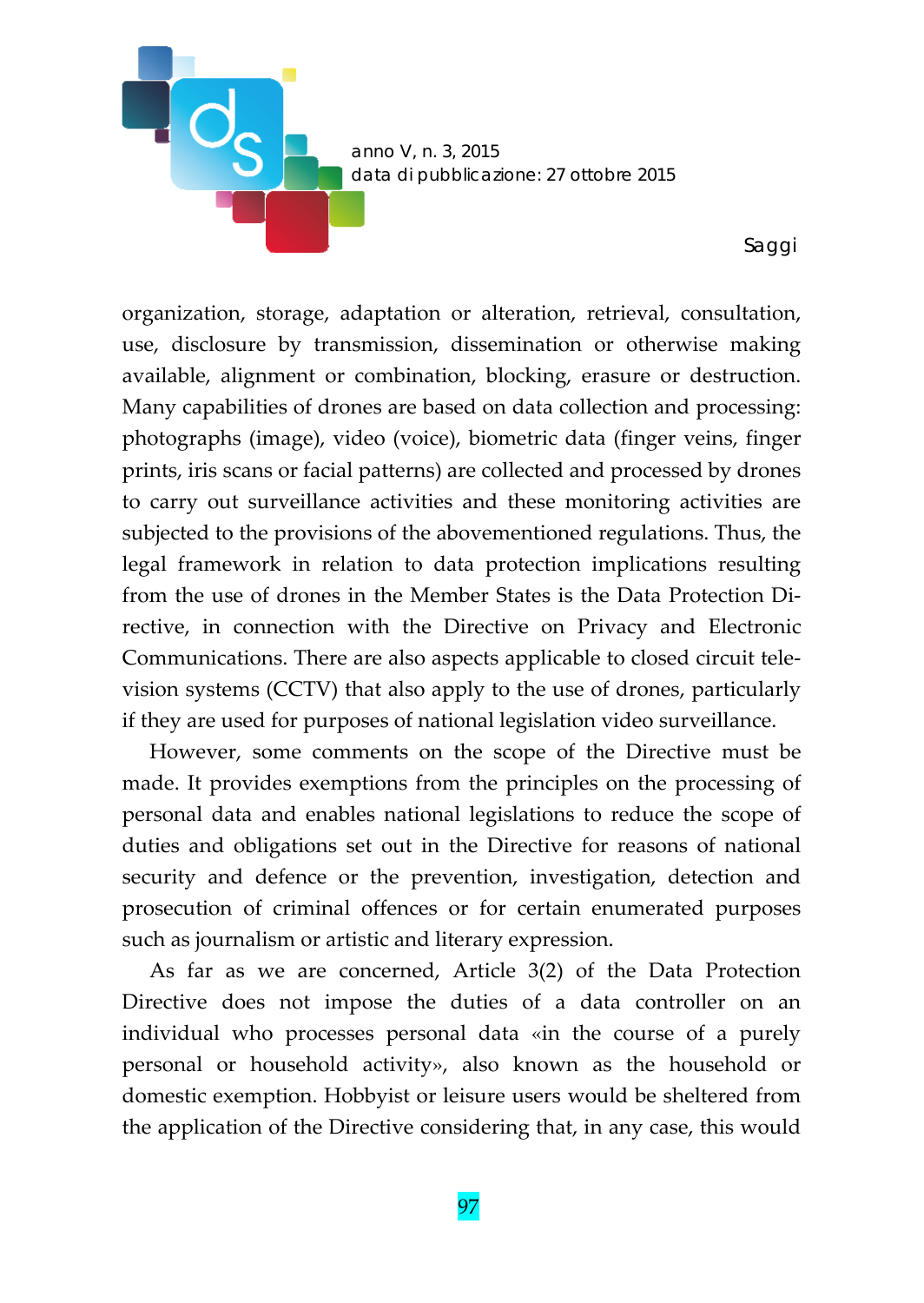

not include situations affecting constant monitoring, even partially, to public spaces or if this data is finally published online. On the other hand, commercial drones are fully subjected to the Directive.

## *C. Concerns about data protection*

In an attempt to summarise, we consider several main risks that arise in relation to the processing of personal data carried out by a drone.

Most of such risks derive from a lack of *adequacy, fairness and transpar‐ ency* in the collection, storage, and even further transmission and data processing due to the difficulty of perceiving their presence<sup>19</sup>. The covert process of compilation and transmission of data is, generally speaking, an unfair data processing and a breach of the principles relating to data quality.

Article 6 (a) of the Data Protection Directive states that personal data must be processed fairly and lawfully implying that data subjects must be aware of the collection and processing of their personal data and they should be informed in accordance to Article 10 of the above mentioned Directive. These conditions must be met by drone operators when pro‐ cessing personal data.

<sup>19</sup> Some authors refer to a "double invisibility" due to the ability of drones to film and take photographs from a distance that the subject concerned is not aware of the capture of images and the invisible way in which the transfer of data between the RPAS and the collector ordinarily takes place is done (Finn, Wright, Donovan, Jacques and De Hert, 43‐ 44).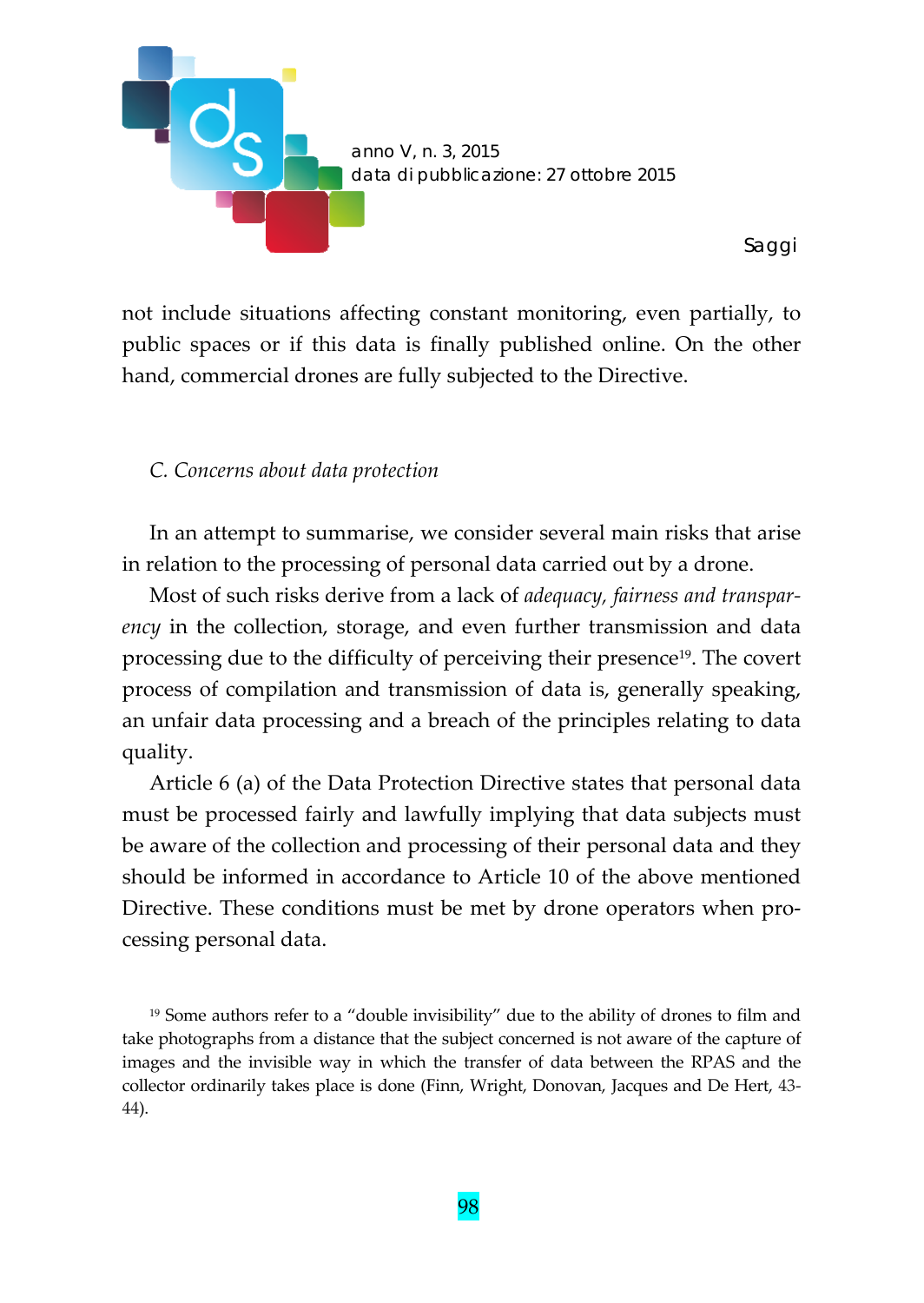

As to the GDPR, it declares in paragraph (a) Article 5 that personal data shall be: a) processed lawfully, fairly and in a transparent manner in relation to the data subject. In this regard, the information provided to data subjects shall include the identity of the RPAS controller and of his representative, the purposes of the processing for which the data are in‐ tended, any further information, such as the categories of data, recipients or categories of recipients of the data, the existence of the right of access to and the right to specify and correct the data concerning them.

More specifically, lack of transparency is also the source of other threats to data protection, mainly, the absence of the data subject's *con‐ sent*. As stipulated in Article 7 (a) of the Data Protection Directive, per‐ sonal data may be processed only if «the data subject has unambiguously given his content». Articles 4 and 7 GDPR specify that consent must be «explicit» for the following reasons: to avoid confusing parallelism with "unambiguous" consent; to have one single and consistent definition of consent, to ensure the awareness of the data subject and to get the same data protection level in the EU.

In other words, consent must be freely, cleary and explicitly given by data subjects. Given these considerations, we can already foresee that drones surveillance in private areas will be forbidden as monitoring in real time or near real time without their explicit consent may be consid‐ ered an attack on their privacy. Besides, surveillance in public areas shall, at least, provide people with all the information needed about the processing. In relation to free consent, it has frequently been underlined that consent provided by an individual is not valid when the subject has no real choice and he/she cannot deny consent without prejudice such as the case of the pre‐ticketed boxes or, regarding RPAS, when an person is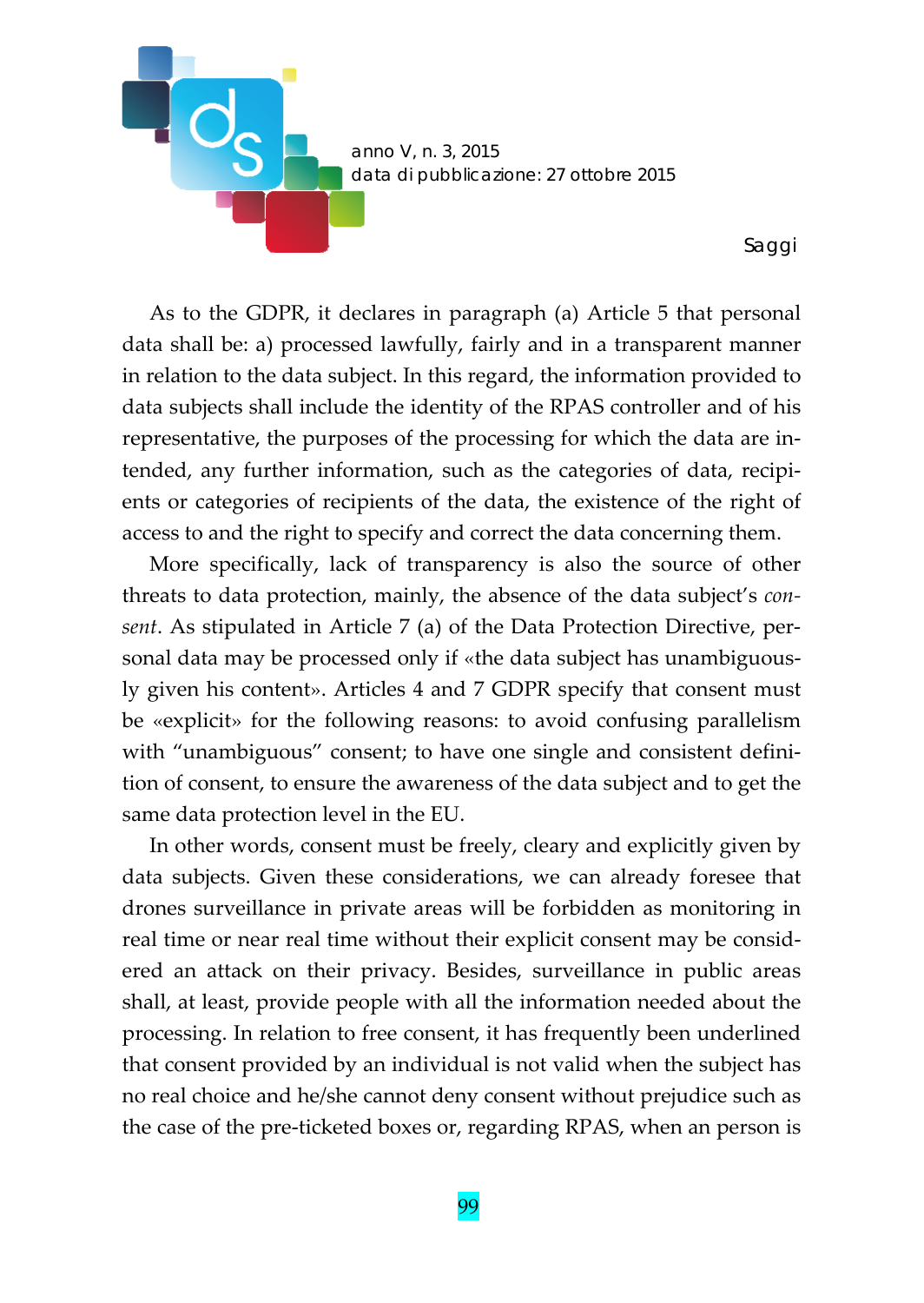

not free to enter or leave a surveyed area without being under surveil‐ lance (Article 29 Data Protection Working Party 2015, 12).

Lack of adequacy, fairness and transparency in data processing along with anonymity of those who carry out surveillance raise the question of how to enforce the rights of individuals, how to detect those responsible for surveillance and how to require compliance with their duties to RPAS operators or controllers. Specially, taking into account that uses for RPAS range widely across the public and private sectors as so many are interested in using this technology: from law enforcement agencies to individuals passing through groups and organizations around the world seem keen on launching drones for a variety of purposes. In addition, any error or abuse that may occur with drones is frequently ig‐ nored because data subjects' are not even aware of the infringements to their rights to privacy and data protection.

It should be emphasised that Article 22 GDPR takes account of the debate on that principle of accountability. It requires a clear attribution of responsabilities and it describes in detail the responsibility of the con‐ troller «to adopt policies and implement appropriate measures to ensure and be able to demonstrate that the processing of personal data is per‐ formed in compliance with this Regulation».

Other data quality principles at stake are purpose limitation and data minimisation. Article 5 GDPR sets out these principles, which correspond to Article 6 of Directive 95/46/EC. Regarding to purpose limitation, Article 5 paragraph (b) GDPR states that personal data shall be col‐ lected for specified, explicit and legitimate purposes and not further processed in a way incompatible with those purposes. Article 29 WP has clarified this principle. It says that «further processing for a different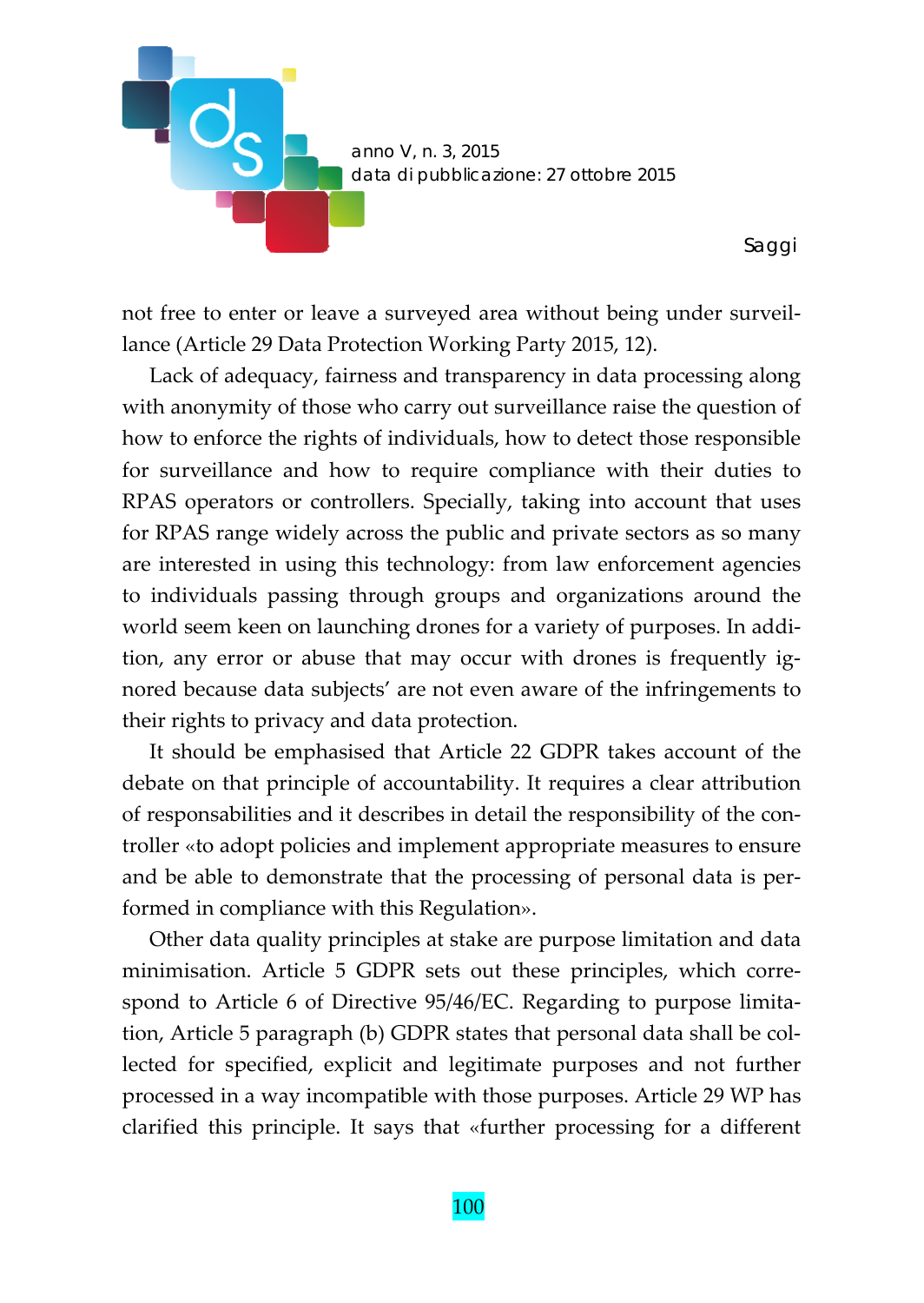

purpose does not necessarily mean that it is incompatible: compatibility needs to be assessed on a case‐by‐case basis. A substantive compatibility assessment requires an assessment of all relevant circumstances»<sup>20</sup>.

Concerning to data minimisation, paragraph (c) stipulates that per‐ sonal data shall be adequate, relevant, and limited to the minimum nec‐ essary in relation to the purposes for which they are processed; they shall only be processed if, and as long as, the purposes could not be ful‐ filled by processing information that does not involve personal data.

RPAS may facilitate the capacity to capture, process and store vast amounts of data in an indiscriminate manner which is contrary not only to the purpose limitation but also to the data minimisation principle. Therefore, a detailed programming of their data collected, stored and even shared shall be implemented for any drone operation in accordance with the above mentioned legal provisions. So, for instance, "it should not be possible to further use images of agricultural lands, captured when ensuring that pesticides are rightly disseminated, in order to record data on neighbouring lands and techniques or to film an area to secure it and use the images/videos to fine people who did not pay for the entrance» (Article 29 Data Protection Working Party 2015, 13). Neither should be possible to use willfully any data collected beyond its primary objective.

 $20$  In particular, account should be taken of the following key factors: (a) the relationship between the purposes for which the personal data have been collected and the purposes of further processing; (b) the context in which the personal data have been collected and the reasonable expectations of the data subjects as to their further use; (c) the nature of the personal data and the impact of the further processing on the data subjects; (d) the safeguards adopted by the controller to ensure fair processing and to prevent any undue impact on the data subjects. See Article 29 Data Protection Working Party (2013 a, 3).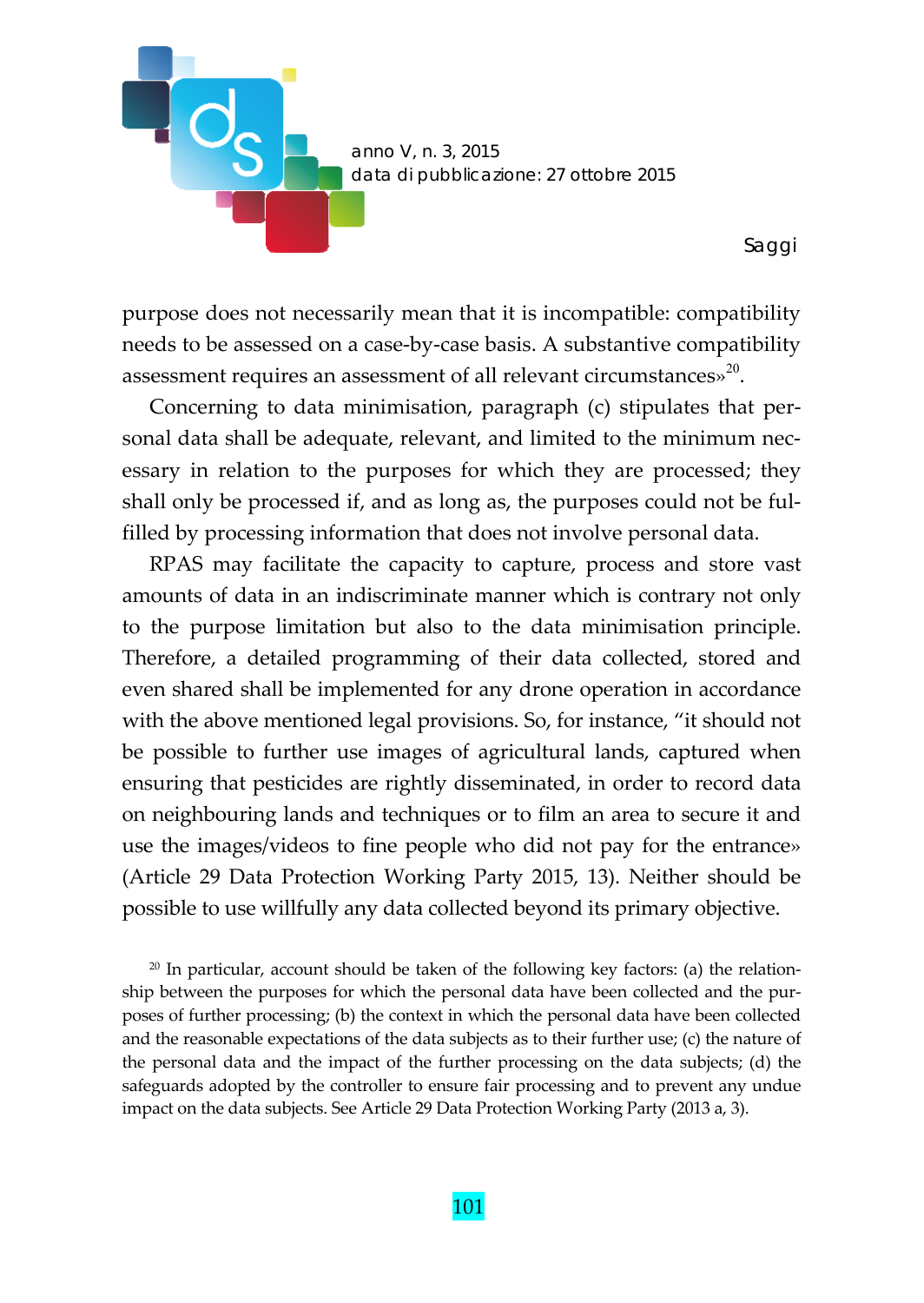

In this regard, and linked to the previously mentioned principle, paragraph (e) of Article 6 of the Directive – and its equivalent Article 5(e) GDPR ‐ regulate the limited retention principle. It means that the storage period should be limited and data that exceeds the period should be de‐ leted or archived (if allowed). These provisions must be read in connec‐ tion with the principle of data security. In this regard, implementing the required security measures, removing or anonymising those personal data, which are not strictly needed, is required.

Integrity and confidentiality of the data stored by a RPAS must be as‐ sured as well as checked for any potential transfer of data to third countries. Two main risks regarding security and illegal disclosure of data captured by RPAS have been reported (Finn, Wright, Donovan, Jacques and De Hert, 45‐46). First, the transmission of data collected is done through wireless communication, which is not a reliable technology in terms of security and may put the confidentiality and integrity of data at risk. And secondly, the enthusiastic reception given to RPAS by private citizens raises the potential harm to unlawful disclosures of personal da‐ ta as private use is still unregulated in terms of data protection.

In the face of these threats, Article 17 of the Directive determines that data controllers and processors, where applicable, must implement ap‐ propriate technical and organisational measures to protect personal data processing from accidental or unlawful destruction or accidental loss, alteration, unauthorised disclosure or access. In fact, data storage and data communications are vulnerable in a number of ways and the con‐ tent of the data may be changed in transit, intercepted, copied, stolen,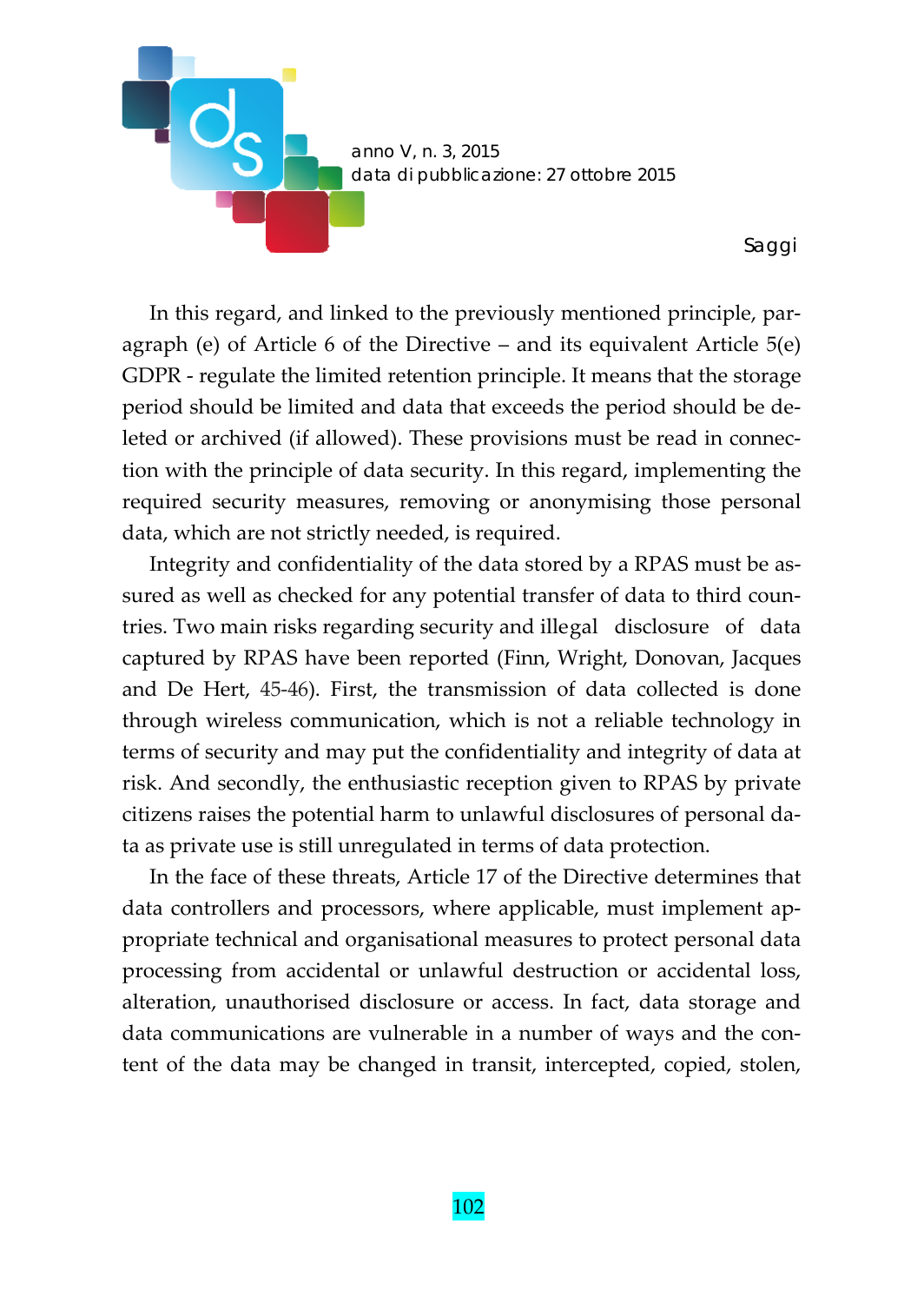

etc. So, data stored in any device such as drones have to be removed as soon as purposes for the processing have been achieved $2<sup>1</sup>$  and retained in a safety manner by the data controller or anonymised (Article 29 Data Protection Working Party 2014) to avoid unnecessary danger of loss, theft and unauthorised use or removal.

The indiscriminate storage of data may also lead to the risk of function creep because drones may, for example, be purchased for precisely orientated uses, but may serve for other contested purposes. They can be used, for example, to detect illegal immigration on borders or at sea but, at the same time, there is a risk to misuse such technology to keep watch on minor or irrelevant events. As noted above, using RPAS for more than their stated purpose is contrary to Article 6 (b) of the Directive and will foreseeably be contrary to Article 5 GDPR.

Finally, the issue of function creep is enabled, among others, by data linking, central databases and profiling which is another major challenge for data protection rights. «Profiling» means any form of automated processing of personal data, intended to analyse or predict the personali‐ ty or certain personal aspects relating to a natural person, in particular the analysis and prediction of the person's health, economic situation, performance at work, personal preferences or interests, reliability or be‐ haviour, location or movements (Article 29 Data Protection Working Party 2013 b). The analysis can be used strategically with different pur‐

<sup>21</sup> «For example, the images/videos captured by drones with the purpose to secure the open‐air area of a festival shall only be retained for the time necessary to investigate possible complaints or security related issues» (Article 29 Data Protection Working Party 2015, 17).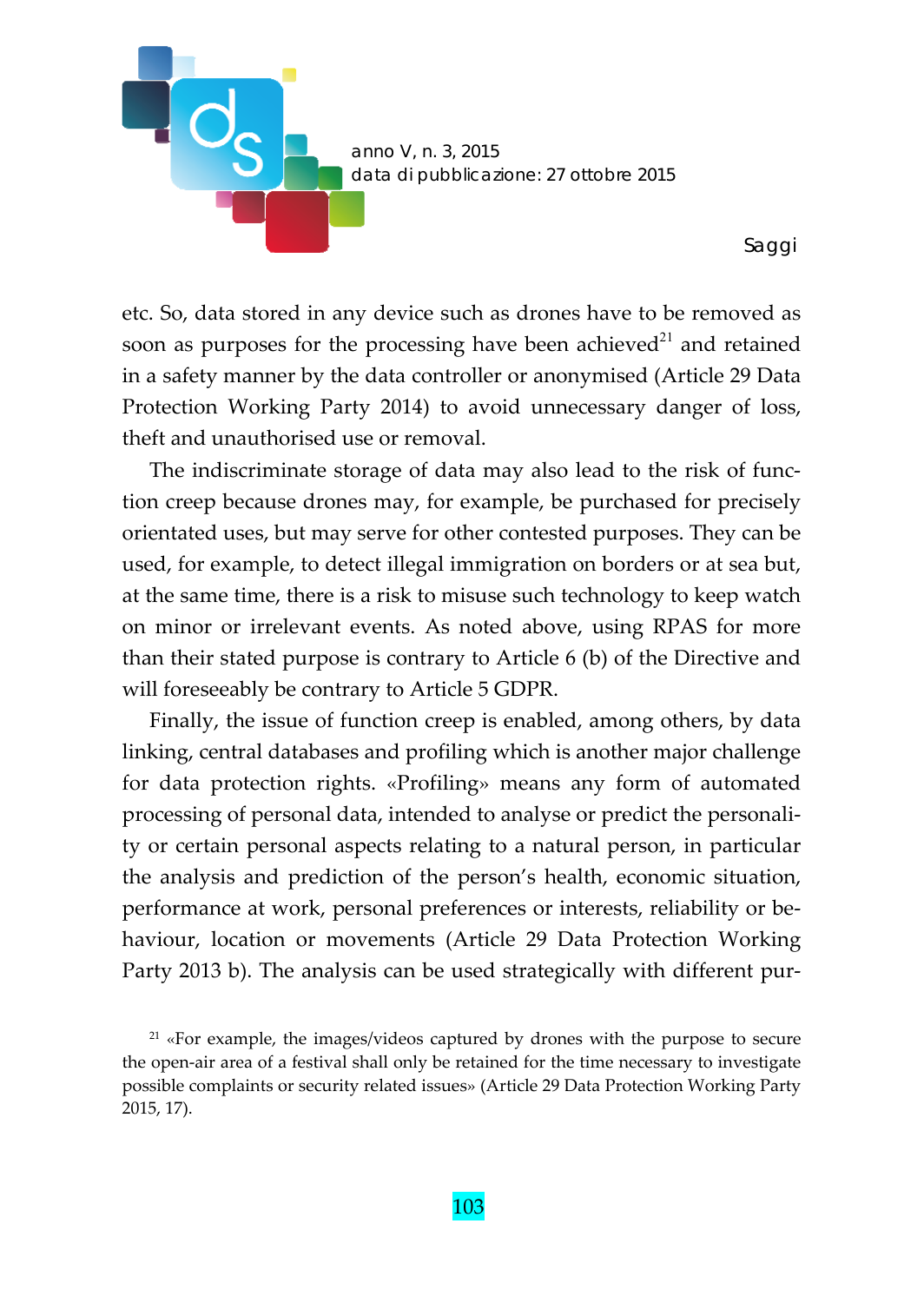

poses by actors in the private sector (such as commercial, online adver‐ tising or direct marketing purposes) or in the public sector (such as anti‐ terrorism purposes). This technique is not allowed from a general ap‐ proach by Article 15 of the Data Protection Directive that applies to computerised decision making about individuals<sup>22</sup> and it will be strictly forbidden under Article 20 GDPR.23

# **4. Solutions addressing a consistency EU data protection frame‐ work**

After an initial phase in which attention has been placed on safety and security issues associated to the flying of drones, a very perceptible movement is focussing attention on the privacy aspects of this new technology. This movement can be perceived in Europe as well as in the U.S. In this country, on 4 March 4 2015, the U.S. Commerce Depart‐ ment's National Telecommunications and Information Administration

<sup>22</sup> Article 15 of the Directive on "automated individual decisions" says individuals have a general right «not to be subject to a decision which produces legal effects concerning him or significantly affects him and which is based solely on automated processing of data intended to evaluate certain personal aspects relating to him».

<sup>23</sup> Article 20 GDPR: «1. Every natural person shall have the right not to be subject to a measure which produces legal effects concerning this natural person or significantly af‐ fects this natural person, and which is based solely on automated processing intended to evaluate certain personal aspects relating to this natural person or to analyse or predict in particular the natural personʹs performance at work, economic situation, location, health, personal preferences, reliability or behaviour». A study on profiling in the GDPR in Vermeulen (2013).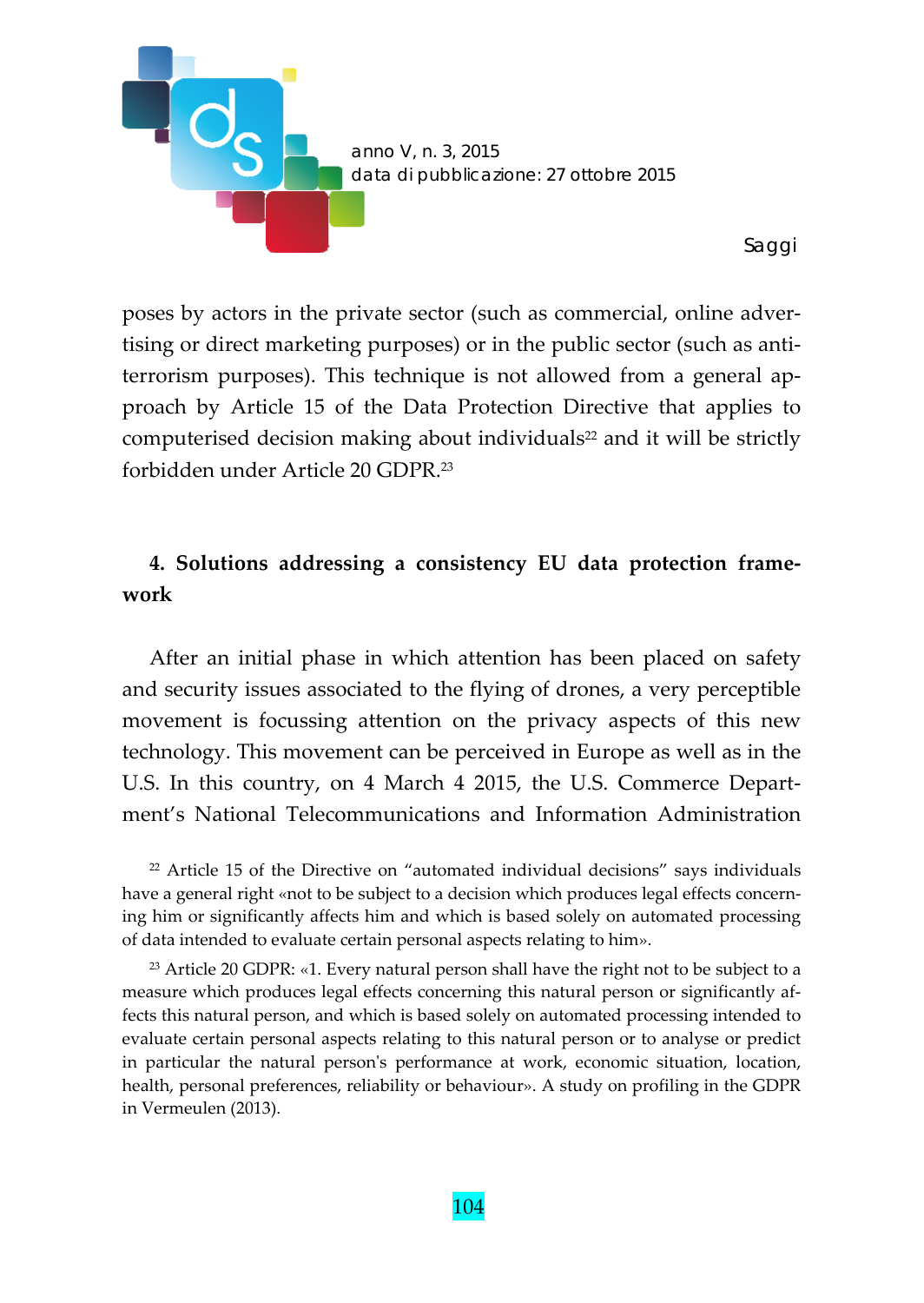

(NTIA) announced that it is seeking comments on «privacy, transparen‐ cy and accountability issues regarding commercial and private use of unmanned aircraft systems». NTIA's announcement is in response to a Presidential Memorandum (The White House 2015) issued on 15 Febru‐ ary which directed NTIA to initiate a multi‐stakeholder engagement process to develop a framework which addressed the issues above. While recognizing the benefits of increased usage of drones, the Presidential Memorandum notes the privacy, accountability and transparen‐ cy concerns raised by drones. Alongside these initiatives, the United States Congress has adopted several bills for the purpose of protecting the right to privacy against intrusions by federal and state law enforce‐ ment and executive agencies (Thomson 2013).

In Europe and over the last years, many positive initiatives have come forth warning about the risks that the use of drones poses to priva‐ cy and other fundamental rights and picking the obligations to be met. These efforts have come from organisations with different scopes (at na‐ tional or European level), from different perspectives (legal, economic or ethical alternatives) formulating a wide range of different solutions (technological proposals, voluntary or self‐regulatory rules or legal framework).

On the lines below, we offer an overview of these initiatives and we identify some common remedies proposed in Europe taking as a refer‐ ence the most recent and influential institutional documents on this is‐ sue – namely, the abovementioned Opinion on Ethics of Security and Surveillance Technologies issued by the EGE on 20 May 2014, the Opin‐ ion of the European Data Protection Supervisor (EDPS) published on 26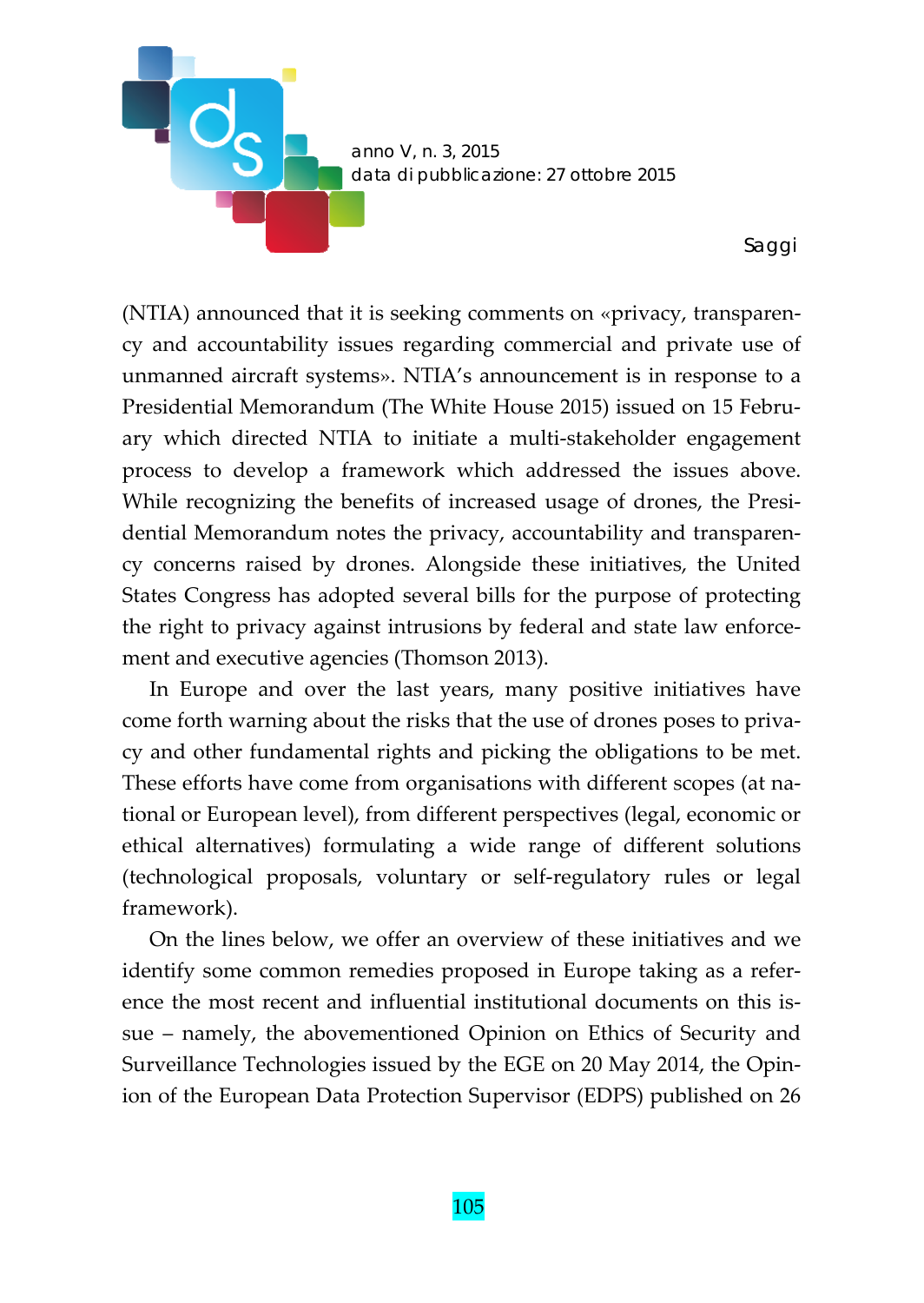

November 2014 and the Opinion 1/2015 adopted last 16 June by Europe‐ an Data Protection Authorities – as well as academic contributions.

## *A. Legal and statutory solutions*

EU is looking for a common approach, encouraging and promoting cooperation between Member States to develop common rules (stand‐ ards) and a regulatory framework for civil and commercial use of drones. In order to achieve this objective, reviewing the current Europe‐ an framework on data protection is essential.

At European level, the Data Protection Directive confers a number of important tasks to GDPR to face the challenges of the civil and commercial use of drones and it is expected that the new regulation will build an adequate framework to protect privacy rights of citizens. On the other hand, the review of EU legislation directly linked to the use of drones is suggested. E‐Privacy Directive that applies to electronic communications to adapt and extend it to new technologies such as digital interfaces is a clear example and VoIP — Voice over Internet Protocol, indeed IP com‐ munications, broadband communications — products and also corporate private networks would be included in the remit of any revised Di‐ rective.

Some authors (Volovelsky 2014, 319) and institutions (Article 29 Data Protection Working Party 2015, 19) have also suggested adopting specif‐ ic legislation intended to regulate the civilian use of drones. In this re‐ gard, they point out that the following aspects should be studied and de‐ tailed for its later implementation: the obligations and requirements that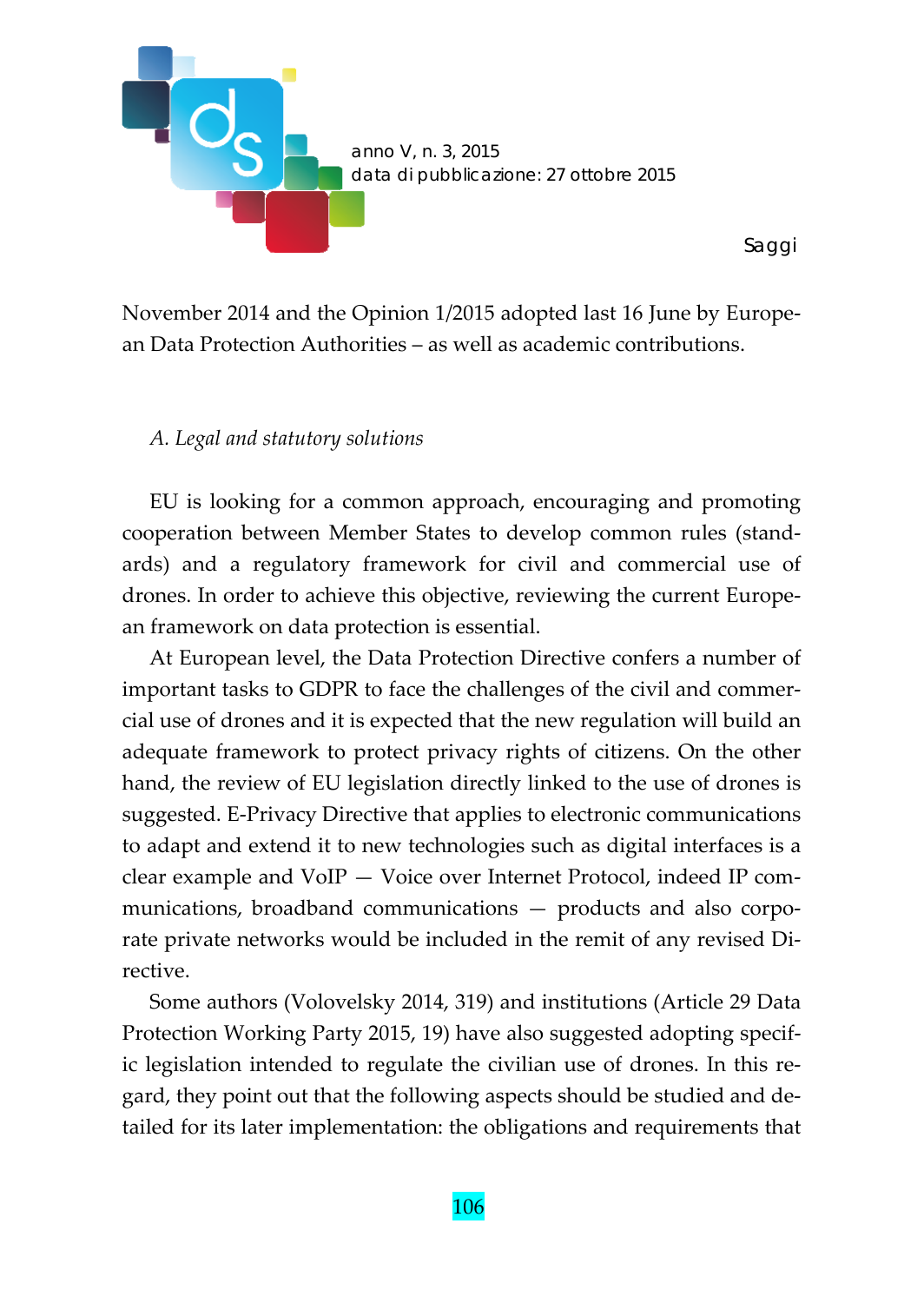

will be imposed on operators of drones for civilian use (with strict limitations on the type of technology e.g. cameras installed in these devices), types of data that a drone may be authorized to collect; procedures for erasing data no longer necessary or relevant to the purpose for which they were collected or processed, period of time within which data can be stored, among others.

However, it may create legal uncertainty over the reliability of the rules in force. Legislation can't be adapted at the same time to technological changes and they tend to be more general without regulating specific situations. The following solutions intend to complement legislation to provide a more focused response to the current and future chal‐ lenges posed by drones.

# *B. Technological solutions*

There is a general agreement on the use of technology to support the respect of the legislation. These proposals fall under the concept of "technology governance" which is based on the idea of technology as a neutral and general tool to solve the problems of information in the age of global communications. The need of a global solution regarding secu‐ rity and surveillance and the absense of common privacy and data pro‐ tection voluntary standards is a starting point. For this reason, it has been proposed that the solution will come from the technology as long as national regulations are so different and global information is pro‐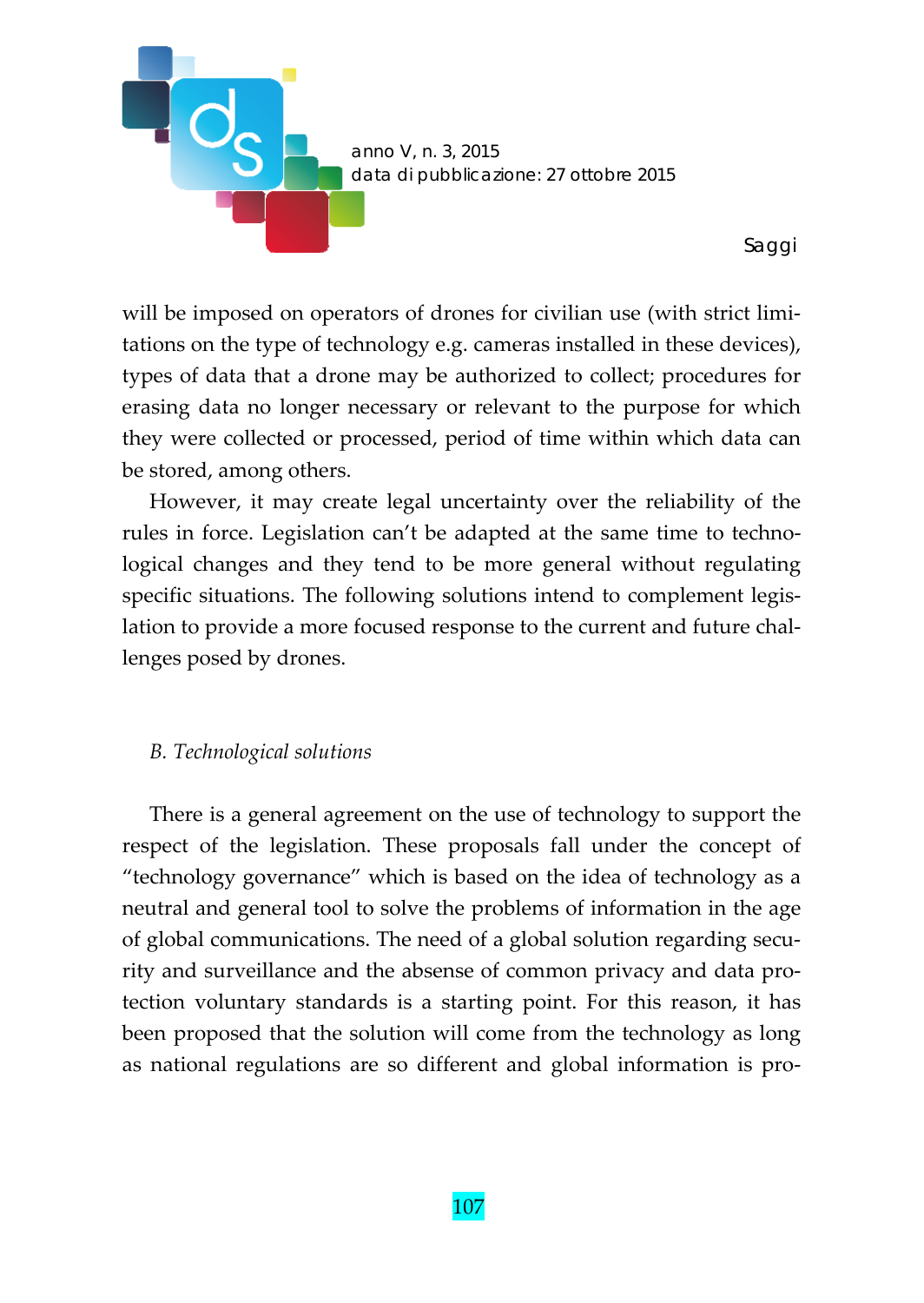

cessed by different actors located all around the world under different jurisdictions. Privacy by Design  $(PbD)^{24}$ , Privacy by Default (PbDefault)<sup>25</sup> or Privacy Impact Assessment (PIA),<sup>26</sup> among others, are wellknown technological governance instruments. The so-called Privacy Enhancing Technologies (PETs) would facilitate ensuring that breaches of the data protection rules and violations of individual's rights are not only something forbidden and subject to sanctions, but technically more difficult<sup>27</sup>. As the EDPS underlines PbD and PbDefault principles and the performance of a PIA in specific cases will be clearly stipulated in the proposed GDPR (Articles 23 and 33, respectively) (European Data Protection Supervisor 2014, 10).

In this regard, the EGE states that the development of security and surveillance technologies by public and private organisations in Europe

<sup>24</sup> «This principle means that privacy and data protection are embedded throughout the entire life cycle of technologies, from the early design stage to their deployment, use and ultimate disposal» (European Commission 2010). On this topic, Verdure (2012) and Cavoukian (2011, 3).

<sup>25</sup> Privacy by Default is a software design concept that aims to include a requirement that privacy settings that limit the sharing of personal data be turned on by default. It may prohibit the collection, display, or sharing of any personal data without explicit consent from the data subject. It has not been approved yet. It is being considered by a number of data protection authorities, including the European Commission.

<sup>26</sup> Privacy impact assessment (PIAs) is a proactive technique that aims to identify and reduce the privacy risks through the misuse of personal information. It is a voluntary process which assists organisations in assessing (identifying and minimising) the privacy risks of new projects or policies.

<sup>27</sup> European Commission (2007). In support of the technological solutions, see Huxting (2010).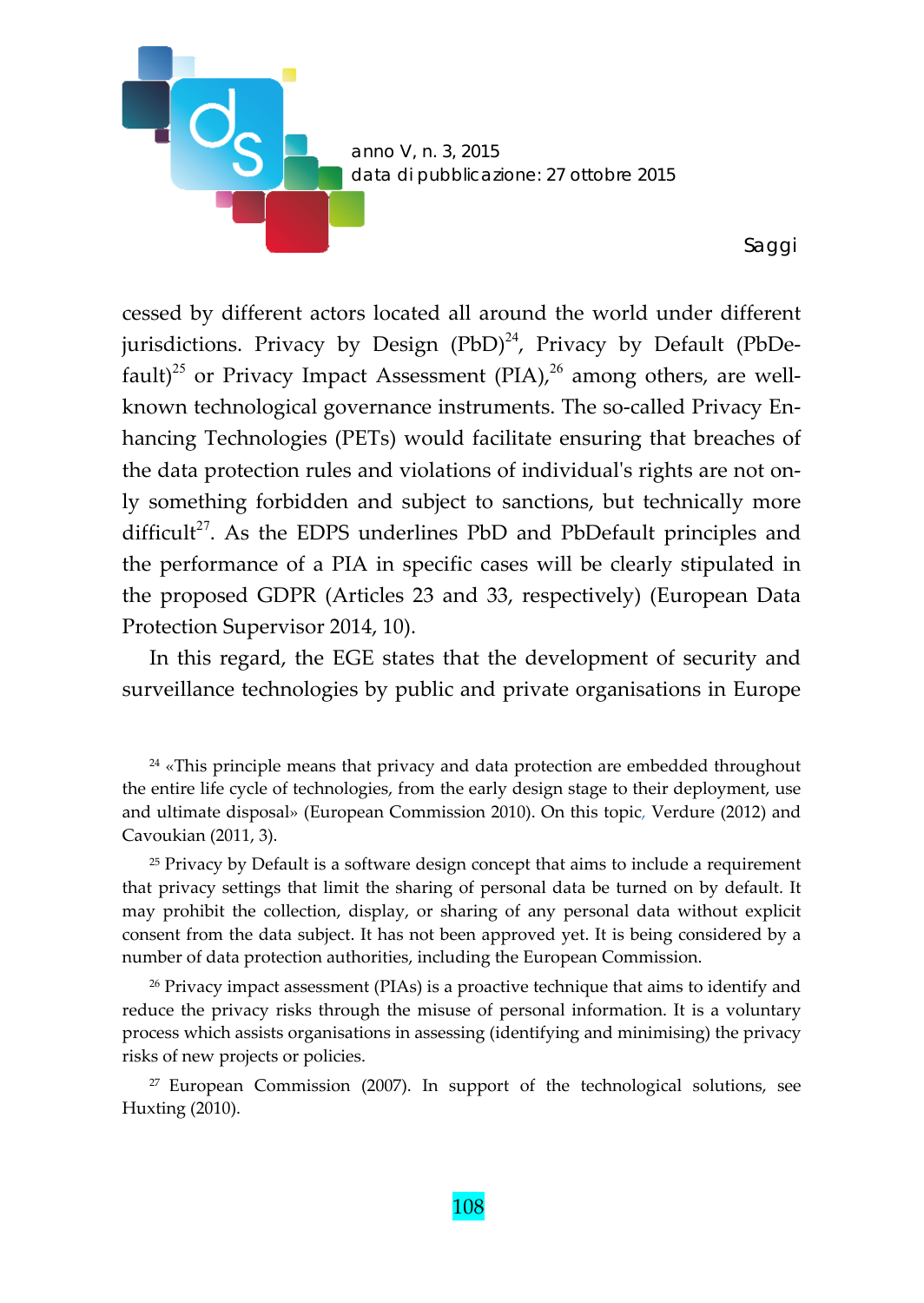*anno V, n. 3, 2015 data di pubblicazione: 27 ottobre 2015* 

**DOS** 

*Saggi* 

must adopt privacy design principles because the «European values of dignity, freedom and justice must be taken into account before, during and after the process of design, development and delivery of such technologies. PETs should be integrated from the outset and not bolted on following implementation» (European Group on Ethics in Science and New Technologies 2014, 91). No less important, the advantage of taking preventive measures such as PbD is that they ensure efficacy and justice much better than any reactive measures such as economic compensation for breaches of privacy. The incorporation of storage and deletion schedules would be an example of PbD approach. It would imply that the devices embodied in drones should be design in a manner to allow secure storage of data over a defined period of time and automatic deletion once this period is exceded. The design of drones may also be flexible and different categories of sensors can be proposed depending on private sector buyers' business objective. This would allow buyers to choose the model of drone that would interfere with privacy the least. Privacy interferences can be as well avoided by providing tools with "data protection friendly funcionalities" such as the possibility to switch on/off sensors in flight, automatic masking of private areas or face‐blurring effects for images that are unintentionally recorded (European Data Protection Supervisor 2014, 15).

If we refer to PIAs, some pioneering contributions such as the Guide on Regulatory Impact Assessment by the Spanish Data Protection Agen‐ cy (AEPD 2014) or the Code of Practice for Privacy Impact Assessment by the Information Commissioner's Office (ICO 2014, 4‐10) must be em‐ phatised. In this sense, Data Protection Agencies have played a key role in adapting the existing regulations on data protection to the unique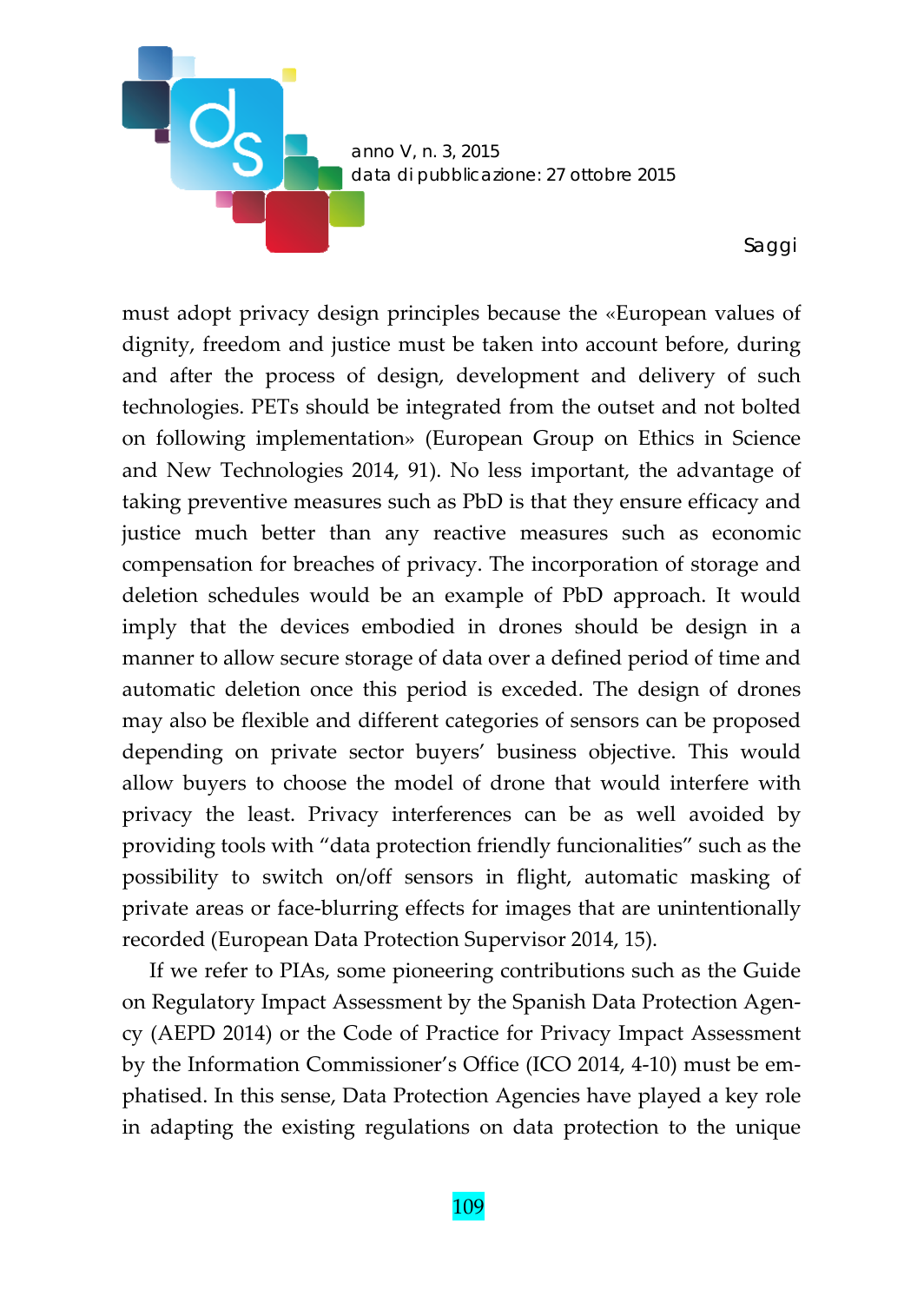

characteristics of drones and it must be ensured that Data Authorities have sufficient legal powers, technical expertise and resources to ensure effective levels of enforcement across the European Union.

Ultimately, certification schemes, seals and marks have become very popular and have received much public and private coverage, especially regarding security products, services and systems $28$ .

All these technological solutions are highly recommended as a proactive tool to security or privacy breaches, among others. Although these have always been considered as a voluntary mechanisms, they will become increasingly important in the future since the GDPR might foresee high penalties especially in cases of intentional or negligent incompliance $29$ .

<sup>28</sup> Among other initiatives, we highlight the CRISP Project (Evaluation and Certification Schemes for Security Products) that aims to facilitate a harmonised playing field for the European security industry by developing a robust methodology for security prod‐ uct certification including drones. CRISP will enhance existing security evaluation and certification schemes by offering an innovative evaluation methodology that integrates security, trust, efficiency and freedom infringement assessment dimensions, inter alia and notably, the rights to privacy and personal data protection. More info at http://crispproject.eu/

<sup>29</sup> Article 70 GDPR states in paragraph 2a the following: «To anyone who does not comply with the obligations laid down in this Regulation, the supervisory authority shall impose at least one of the following sanctions: a) a warning in writing in cases of first and non‐intentional non‐compliance; b) regular periodic data protection audits; c) *a fine up to 100 000 000 EUR or up to 5% of the annual worldwide turnover* in case of an enter‐ prise, whichever is higher". However, paragraph 2b states that "if the controller or the processor is in possession of a valid 'European Data Protection Seal' pursuant to Article 39, a fine pursuant to point (c) of paragraph 2a shall only be imposed *in cases of intention‐ al or negligent incompliance*».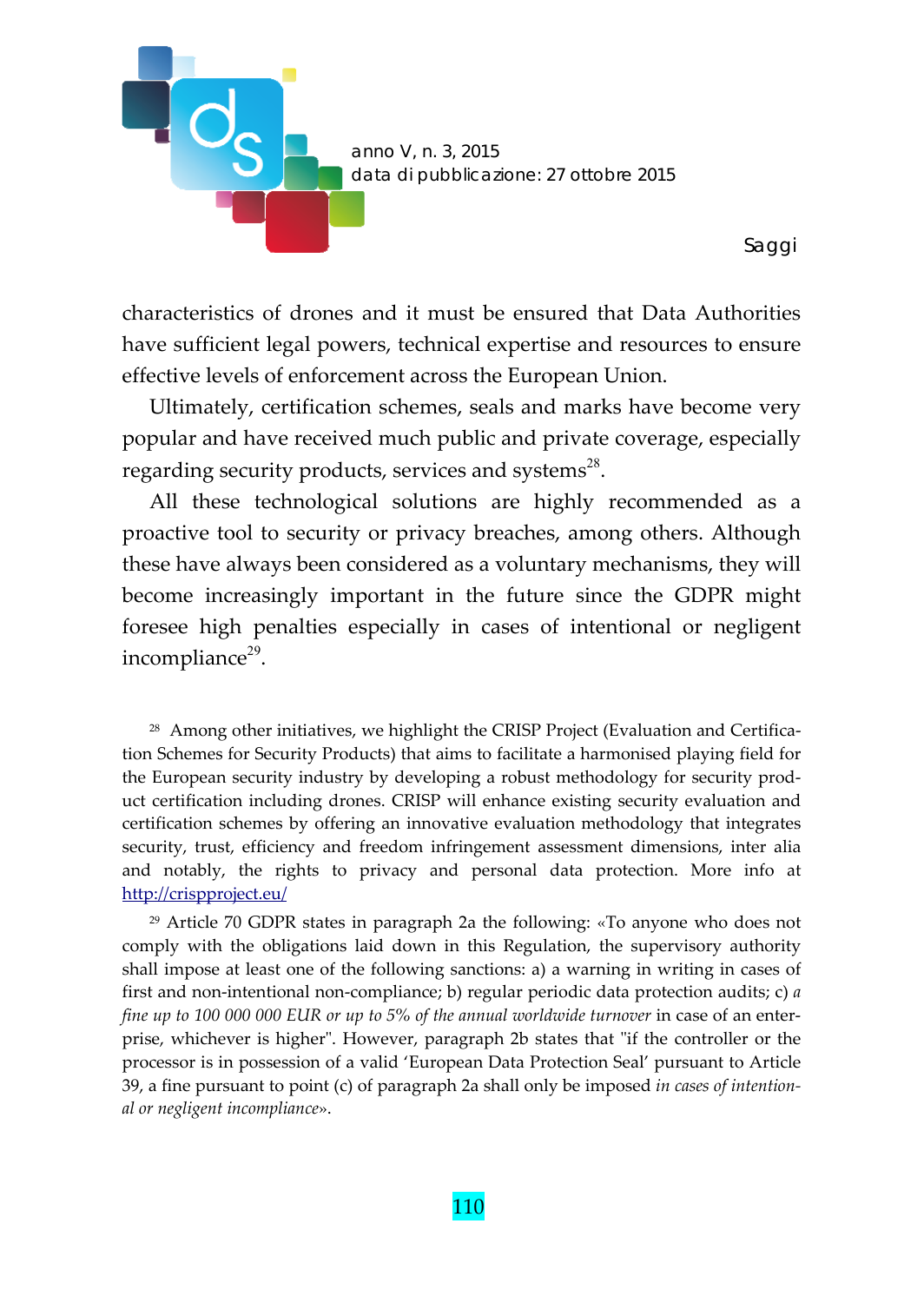

#### *C. Solutions from a social and voluntary perspective*

The domestic use of drones is a constant concern for public authorities and regulators as many privacy violations may occur as a result of an inappropriate use of drones' by particular users. As described above, while commercial drones must comply with the Data Protection Directive, hobbyist and leisure users are exempt. In this regard, some rem‐ edies have been proposed.

To begin with, the EGE has supported that domestic use of drones should be subject to an authorisation and proper oversight to ensure safety and prevent misuse. Further, the EGE also suggests that those seeking authorisation for the use of surveillance drones must show that the proposed use is justified, necessary and proportionate and it recommends that policies and procedures governing the domestic use of drones for the purpose of surveillance should be publically available in the interests of transparency. More specifically, the EDPS clarifies the criteria to determine if the processing carried out via RPAS falls out of the scope of the household exception $30$ 

<sup>30</sup> The combination of the following factors shall be used to determine whether or not any particular processing falls within the scope of personal or household processing: if the personal data is disseminated to an indefinite number of persons, rather than to a limited community of friends, family members or acquaintances, if the personal data is about individuals who have no personal or household relationship with the person posting it, if the scale and frequency of the processing of personal data suggest professional or full‐time activity, if there is evidence of a number of individuals acting together in a collective and organised manner, if there is a potential adverse impact on individuals, including intrusion into their privacy (European Data Protection Supervisor 2014, 9).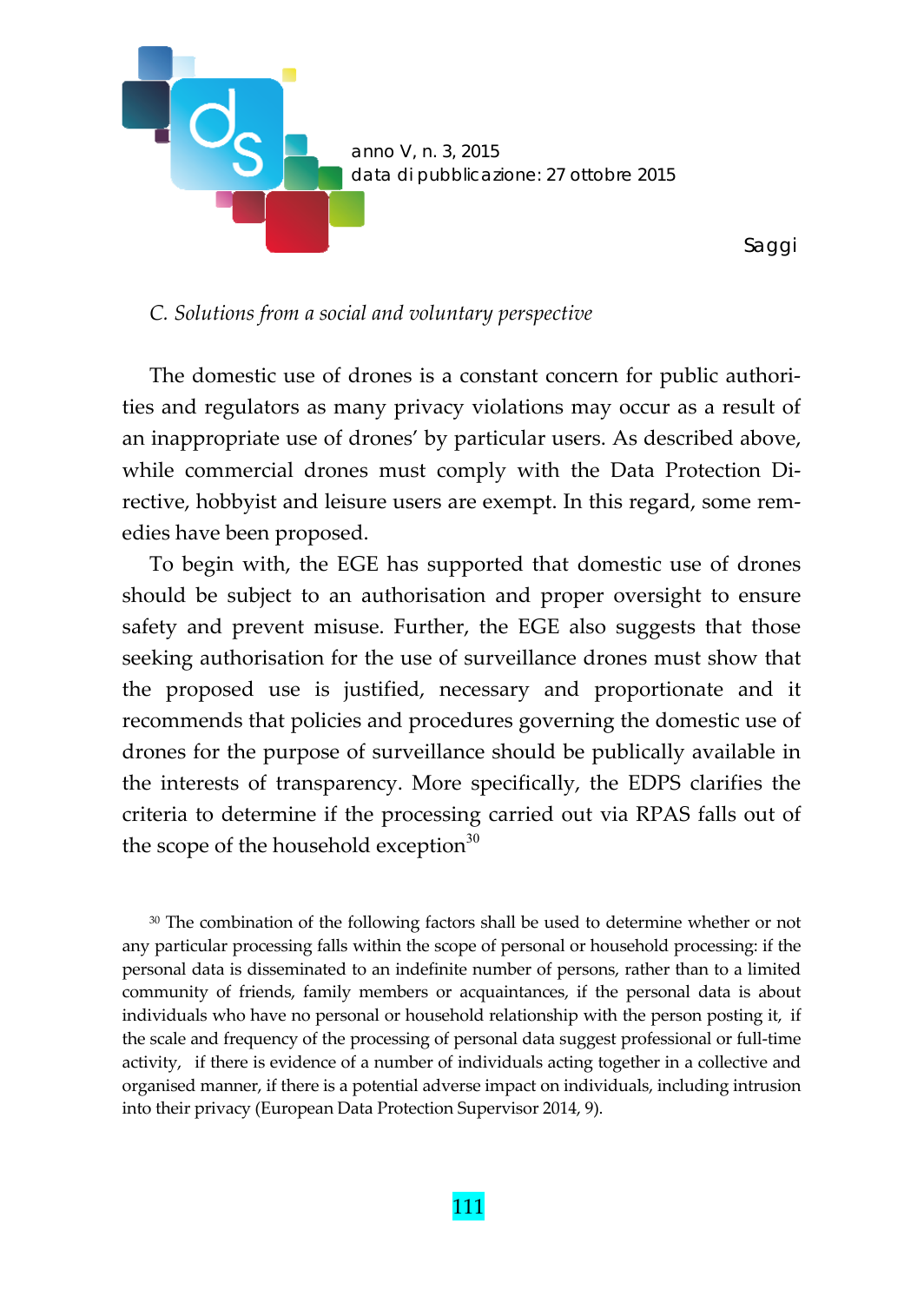

Regarding users, the Article 29 WP seeks to raise awareness of the in‐ trusive potential of small drones by facilitating as much information as possible and, when feasible, maps that clearly identify where its use is permitted. For operators it is advisable to avoid the flight over private areas and buildings, even where it is permitted.

An initiative related to information for users, public and pilots is the creation of an on‐line registration system. This database would be used by commercial drones' pilots to inform about their flights plans, data protection policies increasing transparency and it would enable citizens to identify the operator and some helpful information to exercise their rights. Some concerns have also been raised on the lack of awareness that exists among commercial drones pilots on their legal responsibilities regarding privacy and data protection. Therefore, among other options, the publication of guides for pilots on the impact of data protection leg‐ islation is suggested $31$  This has been the case in the following countries: in UK, the Information Commissioner's Office (ICO 2015) has recently revised the CCTV Code of Practice, the *Commission nationale de lʹinforma‐ tique et des libertés (*CNIL) in France has issued several guidances and documents focused on drones and videosurveillance techniques<sup>32</sup> and

<sup>31</sup> This proposal has been supported by the European Union Committee of the House of Lords which echoes the suggestions made by the Centre for Democracy and Technology, Professor De Hert and Ms Jaques or Trilateral Research and Consultancy Ltd in their written evidences for the Commitee (House of Lords, European Union Committee, 2015, p. 65).

<sup>32</sup> The following documents and guidances must be outlined: Commission nationale de lʹinformatique et des libertés (2012, 2013, 2014)*.*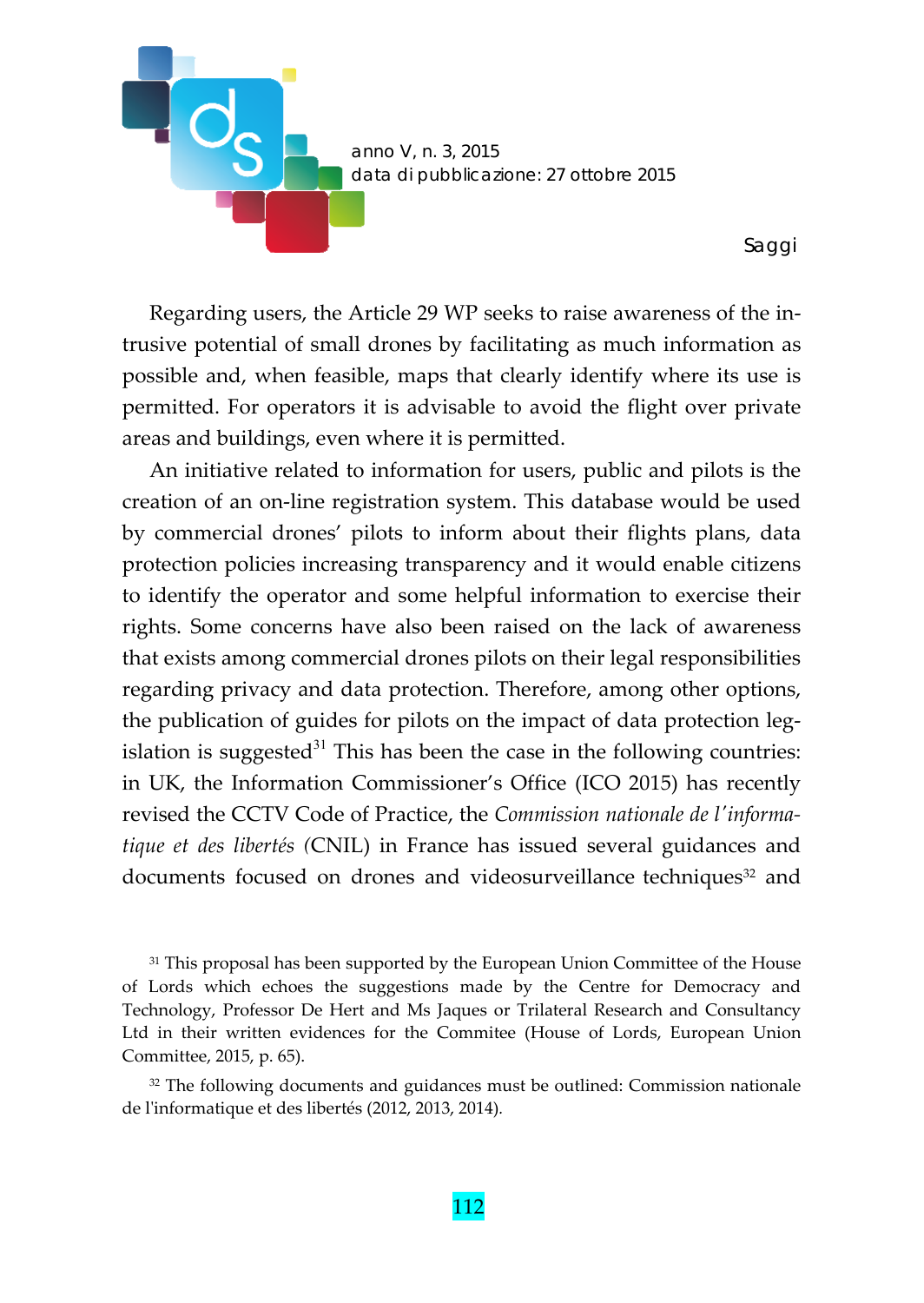

the Commission for the Protection of Privacy (CPP) in Belgium has also been actively involved in the use of drones<sup>33</sup>.

Finally, for both, users and pilots, education has been suggested as a powerful instrument to clarify benefits and risks of the use of drones. People must know the implications of the use of security and surveil‐ lance technologies (how, why and for what purpose their personal data is affected) and civilian operators have to be warned about the consequences (and responsabilities) that their actions may have for the right to privacy.

## **5. Conclusions**

Drones are one of the most advanced equipment in the field of robot– ics, aeronautics and electronics and in the near future they will fulfill a wide variety of important roles in society.

Nowadays, the real scope of drones is not well known since they can generate infinite combinations and can be equiped with a wide range of technological products, services or systems.

GDPR and other EU legislation might not accomodate to the whole unpredictable high‐tech revolutions in a nearest future. Furthermore, different national legislation is applied by EU member states which may increase legal uncertainty.

<sup>33</sup> Commission for the Protection of Privacy, *Privacy Commission responds about drones. FAQ section,* http://www.privacycommission.be/en/node/16643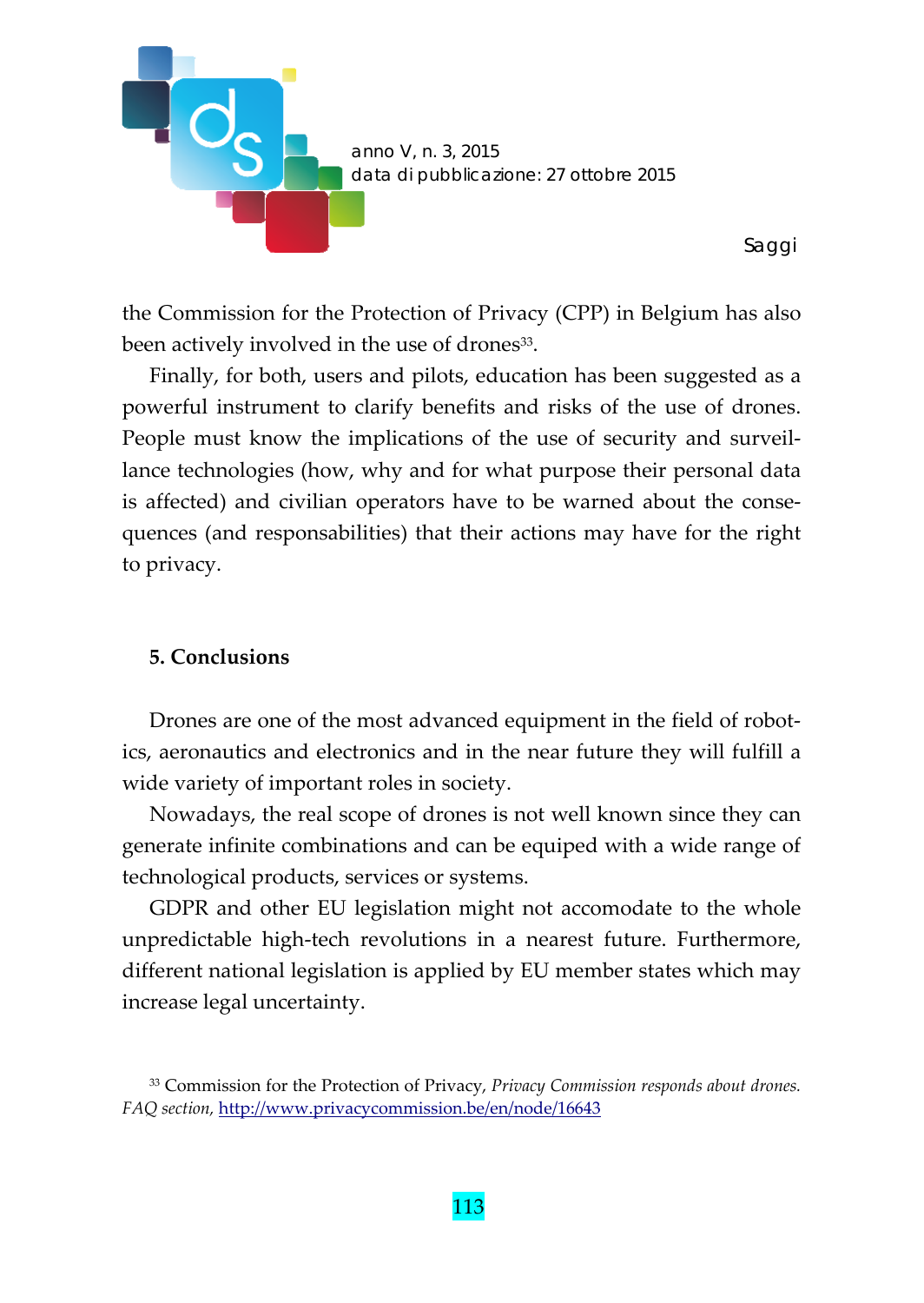

To avoid this, other technological and social solutions shall be im‐ plemented for their effective control. Technological governance intruments (PbD, PbDefaut or PIAs) and effective certification schemes (standards, seals and marks) that protect the rights of citizens such as their security, data protection and privacy would also encourage a co‐ herent European framework.

*Saggi* 

Finally, a public debate to raise awareness of the security, privacy and personal data protection implications of the use of drones should be carried out.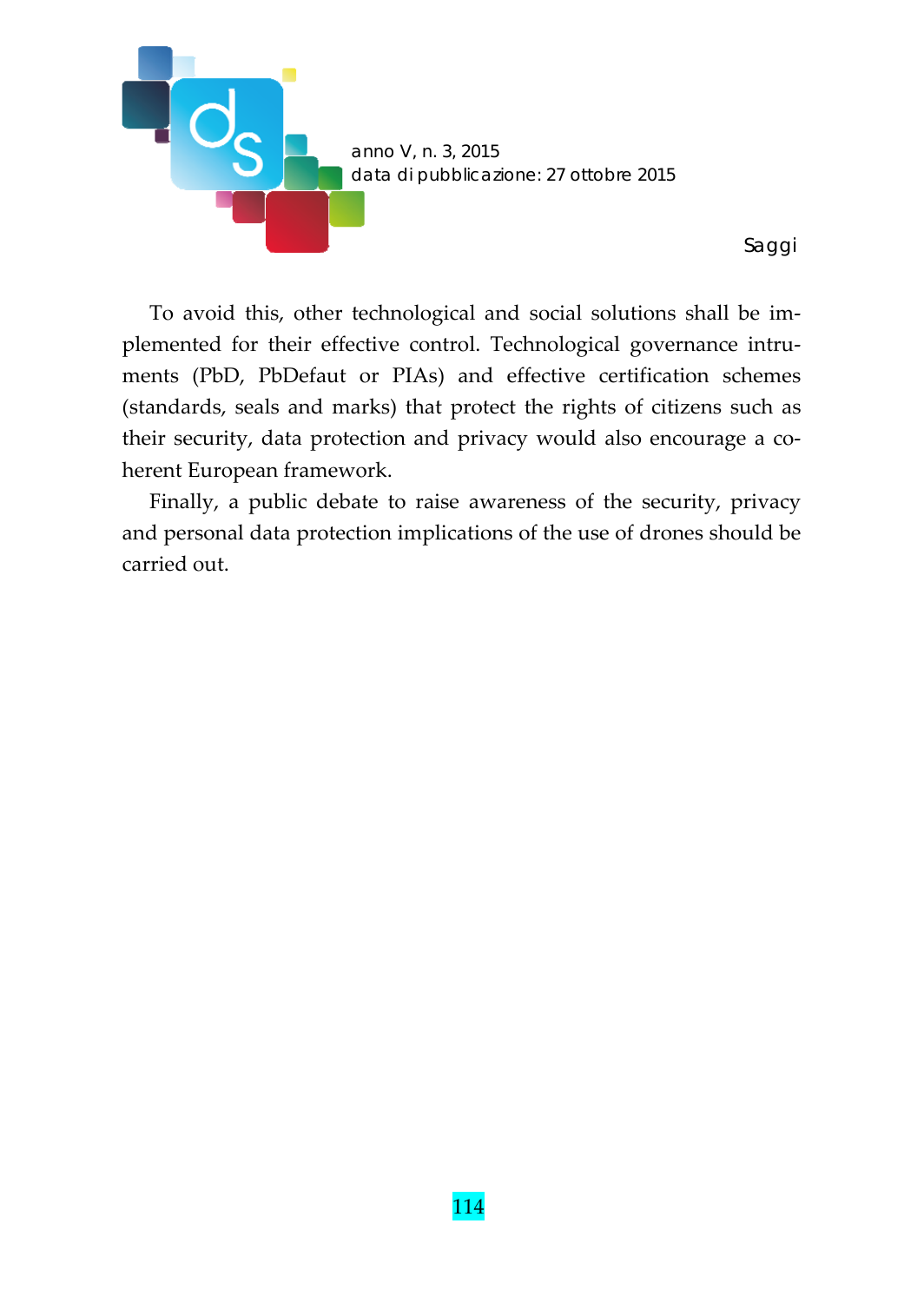

*Saggi* 

# **Bibliography**

Agencia Española de Protección de Datos (AEPD) (2014), *Guía para una evaluación de impacto en la protección de datos personales*, 29 Octubre, http://www.agpd.es/portalwebAGPD/canaldocumentacion/publicacione s/common/Guias/Guia\_EIPD.pdf

Article 29 Data Protection Working Party (2004), *Opinion 4/2004 on the Processing of Personal Data by means of Video Surveillance*, WP89, 11 February, http://ec.europa.eu/justice/policies/privacy/docs/wpdocs/2004/wp89\_en.pdf

Article 29 Data Protection Working Party (2007), *Opinion 04/2007 on the concept of personal data*, WP136, 20 June, http://ec.europa.eu/justice/policies/privacy/docs/wpdocs/2007/wp136\_en.p df

Article 29 Data Protection Working Party (2013 a), *Opinion 03/2013 on purpose limitation*, WP203, 2 April, http://idpc.gov.mt/dbfile.aspx/Opinion3\_2013.pdf

Article 29 Data Protection Working Party (2013 b), *Advice paper on essential elements of a definition and a provision on profiling within the EU General Data Protection Regulation*, 13 May, http://ec.europa.eu/justice/data‐ protection/article‐29/documentation/other‐

document/files/2013/20130513\_advice-paper-on-profiling\_en.pdf

Article 29 Data Protection Working Party (2014), *Opinion 05/2014 on Anonymisation Techniques,* WP216, 10 April, http://ec.europa.eu/justice/data‐ protection/article‐29/documentation/opinion‐

recommendation/files/2014/wp216\_en.pdf

Article 29 Data Protection Working Party (2015), *Opinion 01/2015 on Privacy and Data Protection Issues relating to the Utilisation of Drones*, WP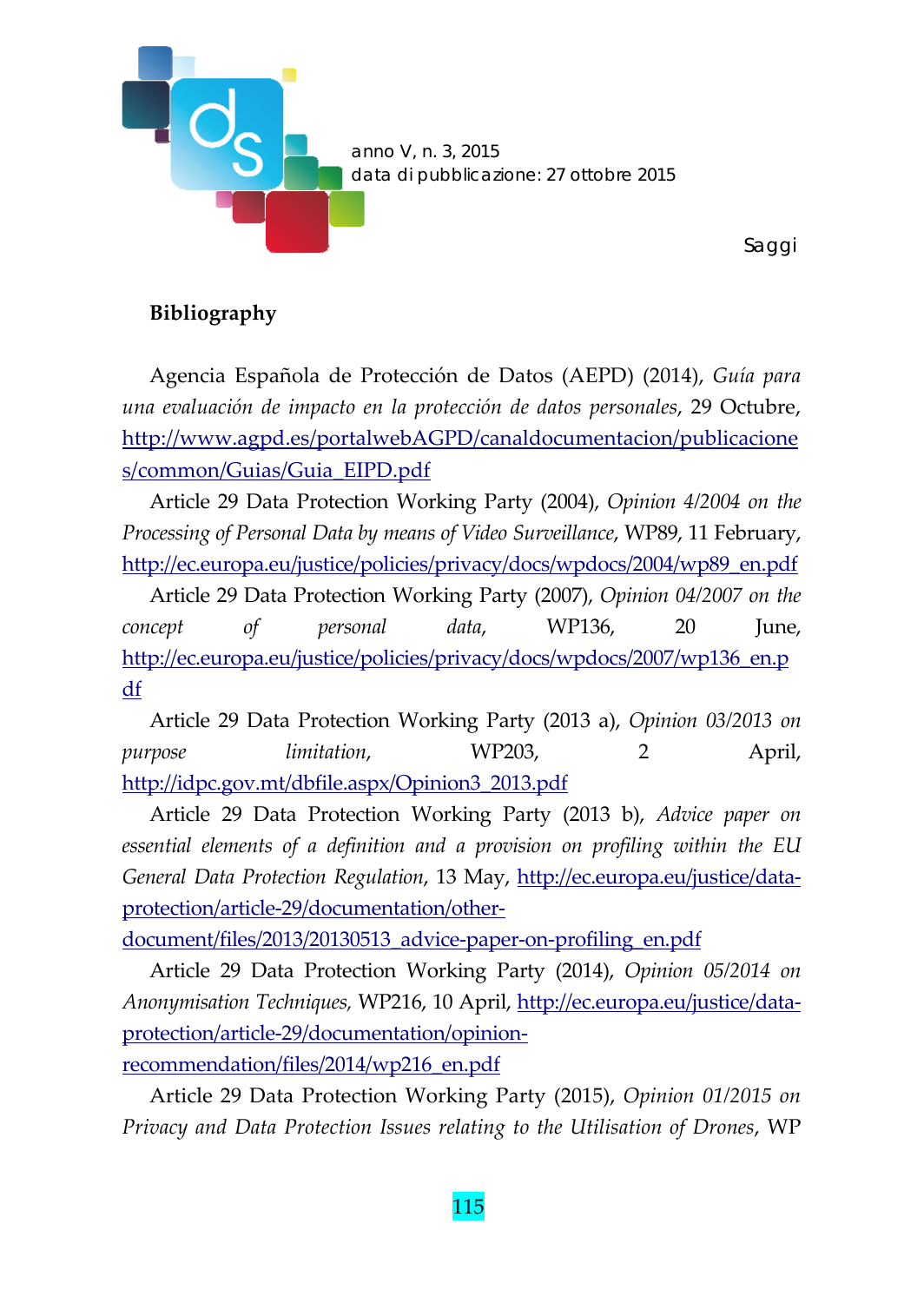

231, 16 June, http://ec.europa.eu/justice/data‐protection/article‐ 29/documentation/opinion-recommendation/files/2015/wp231\_en.pdf.

Cavoukian, A. (2011), *Privacy by Design in Law, Policy and Practice A White Paper for Regulators, Decision‐makers and Policy‐makers*, in *Information and Privacy Commissioner,* Canada, August, http://www.ipc.on.ca/images/Resources/pbd‐law‐policy.pdf.

Clarke, R. (2014), *The regulation of civilian dornes' impacts on behavioural privacy*, in *Computer Law and Security Review*, n. 30.

Commission nationale de lʹinformatique et des libertés *(*CNIL) (2012), *Use of personal data protection and drones,* 30 Octobre, http://www.cnil.fr/linstitution/actualite/article/article/usages‐des‐drones‐et‐ protection‐des‐donnees‐personnelles/.

*Commission nationale de lʹinformatique et des libertés (*CNIL) (2013), *Drones: What prospective vision, which issues for freedoms?,* 6 Décembre, http://www.cnil.fr/linstitution/actualite/article/article/drones-quelle-visionprospective‐quels‐enjeux‐pour‐les‐libertes/.

*Commission nationale de lʹinformatique et des libertés (*CNIL) (2014), CNIL vs. Apple Retail France, *Video surveillance at work: Closing of the formal notice from the company*, 14 Octobre, http://www.cnil.fr/fileadmin/documents/approfondir/deliberations/Bureau/ D2014-051 MED APPLE RETAIL.pdf

Commission Staff Working Document (2012), *Towards a European strategy for the development of civil applications of Remotely Piloted Aircraft Systems (RPAS)*, SWD (2012) 259 final, 4 September, http://register.consilium.europa.eu/doc/srv?l=EN&f=ST%2013438%20201 2%20INIT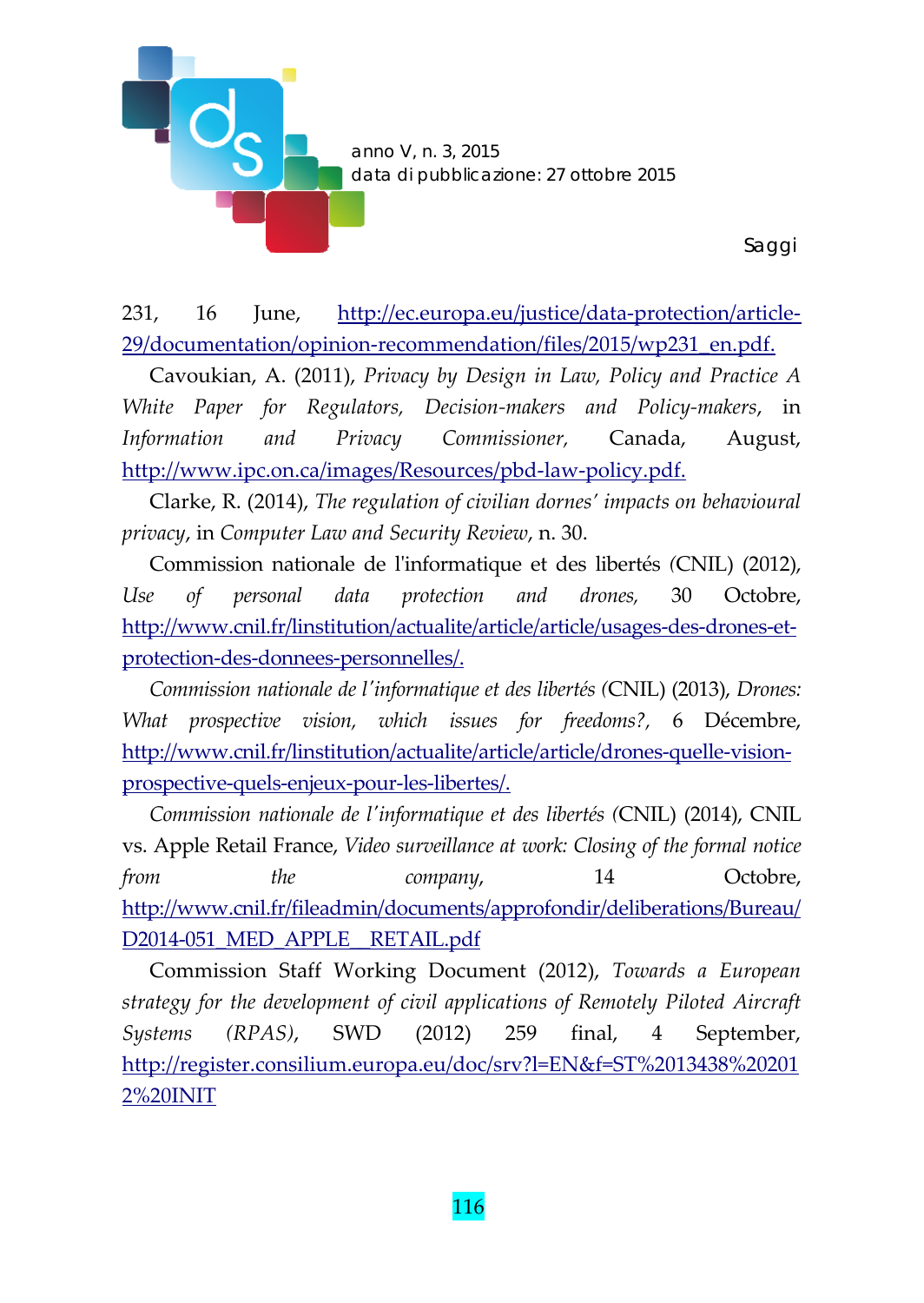

European Aviation Safety Agency (2015), *Concept of Operations for Drones: A risk based approach to regulation of unmanned aircraft,* March, http://www.easa.europa.eu/system/files/dfu/204696\_EASA\_concept\_dro ne\_brochure\_web.pdf

European Commission (2007), Communication from the Commission to the European Parliament and the Council on *Promoting Data Protection by Privacy Enhancing Technologies (PETs),* COM(2007) 228 final, Brussels, 2 May, http://eur-lex.europa.eu/legalcontent/EN/TXT/PDF/?uri=CELEX:52007DC0228&from=EN.

European Commision (2010), Communication from the Commission to the European Parliament, the Council, the European Economic and Social Committee and the Committee of the Regions, *A digital Agenda for Europe*, 26 August, http://eur‐lex.europa.eu/legal‐ content/EN/TXT/PDF/?uri=CELEX:52010DC0245R%2801%29&from=EN

European Commission (2014), Communication from the Commission to the European Parliament an de Council, *A new era for aviation ‐ Open‐ ing the aviation market to the civil use of remotely piloted aircraft systems in a safe and sustainable manner*, COM (2014) 207 final, 8 April, http://eur‐ lex.europa.eu/legal‐content/EN/TXT/?uri=CELEX:52014DC0207.

European Commission (2015), *Data protection Eurobarometer out today*, 24 June, http://ec.europa.eu/justice/newsroom/dataprotection/news/240615\_en.htm.

European Data Protection Supervisor (2014), *Opinion on the Communication from the Commission to the European Parliament and the Council on "A new era for aviation ‐ Opening the aviation market to the civil use of remotely piloted aircraft systems in a safe and sustainable manner",* 26 November,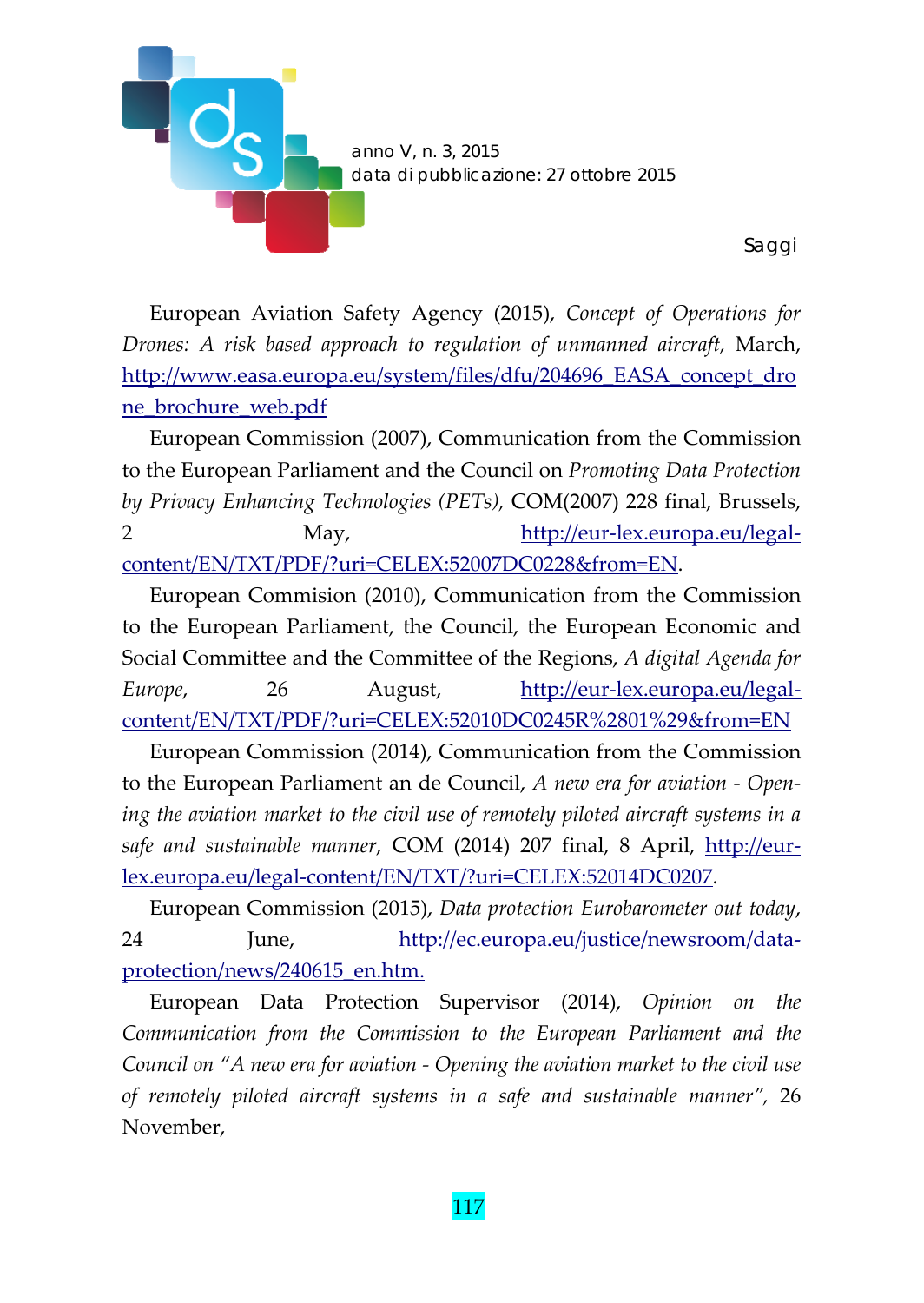

https://secure.edps.europa.eu/EDPSWEB/webdav/site/mySite/shared/Doc uments/Consultation/Opinions/2014/14-11-26 Opinion RPAS EN.pdf.

European Group on Ethics in Science and New Technologies (2014), *Opinion on Ethics of Security and Surveillance Technologies (n. 28)*, Brussels, 20 May, http://ec.europa.eu/DocsRoom/documents/11493.

European RPAS Steering Group (2013), *Roadmap for the integration of civil Remotely‐Piloted Aircraft Systems into the European Aviation System,* Final Re‐ port, June, http://ec.europa.eu/enterprise/sectors/aerospace/files/rpas‐ roadmap\_en.pdf

Finn, R.L. and D. Wright (2012), *Unmanned aircraft systems: Surveil‐ lance, ethics and privacy in civil applications*, in *Computer Law & Security Re‐ view*, n. 28.

Finn, R. L, D. Wright, A. Donovan, L. Jacques and P. De Hert (2014), *Privacy, data protection and ethical risks in civil RPAS operations. D3.3: Final report for the European Commission,* 7 November, http://ec.europa.eu/DocsRoom/documents/8550.

House of Lords, Constitution Committee (2009), *Surveillance: Citizens and the State,* Second Report, 21 January 2009, http://www.publications.parliament.uk/pa/ld200809/ldselect/ldconst/18/ 1804.htm.

House of Lords, European Union Committee (2015), *Civilian use of drones in UE*, 5 March, http://www.publications.parliament.uk/pa/ld201415/ldselect/ldeucom/1 22/122.pdf.

Huxting, P. (2010), *The Strategic Context and the Role of Data Protection Authorities in the Debate on the Future of Privacy*, in *European Privacy and Da‐ ta Protection Commissioners' Conference Prague*, Czech Republic, 29 April,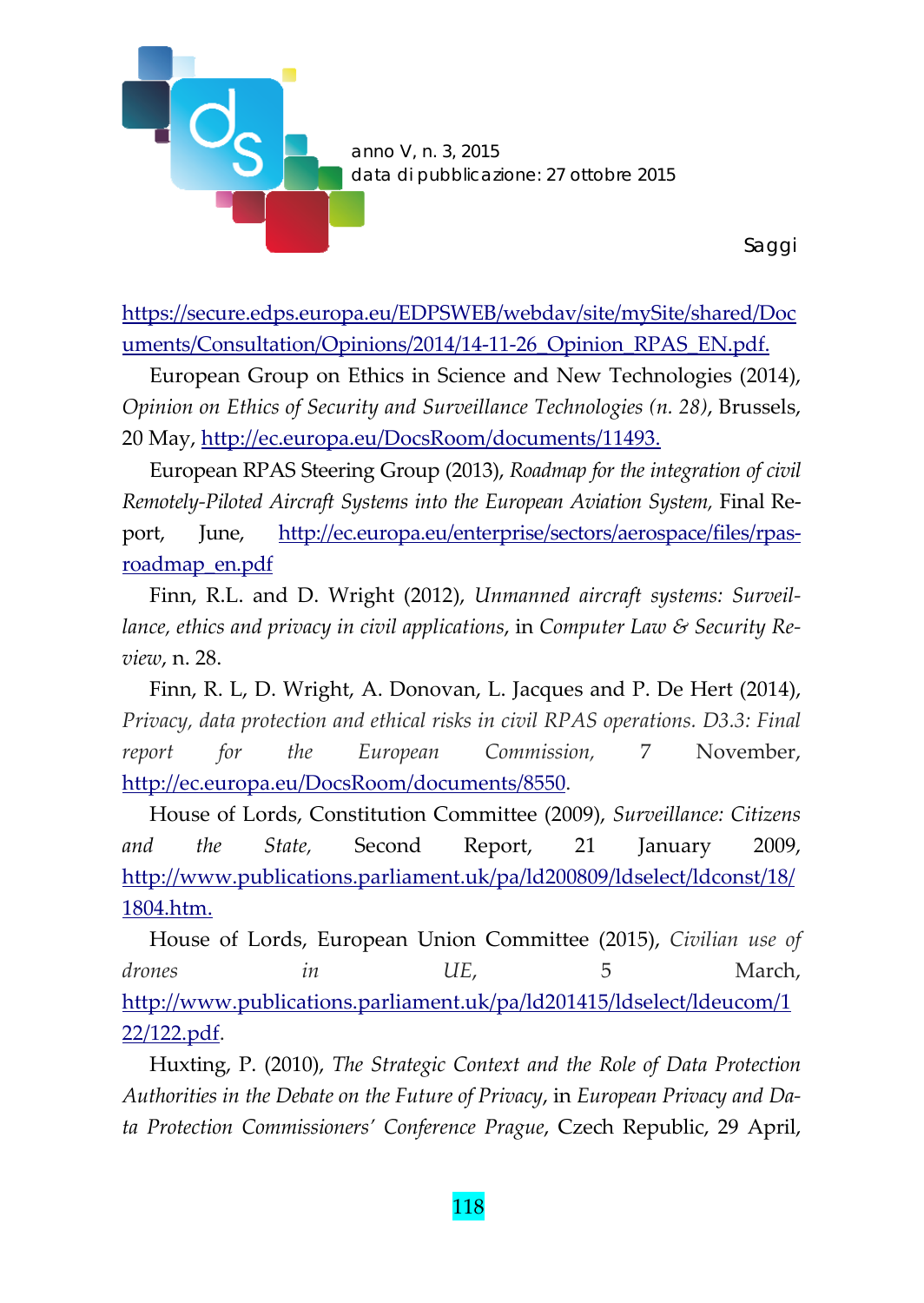

https://secure.edps.europa.eu/EDPSWEB/webdav/site/mySite/shared/Doc uments/EDPS/Publications/Speeches/2010/10‐04‐

29 Speech Future Pricacy EN.pdf.

Information Commissioner's Office (ICO) (2014), *Privacy Impact Assessments: Code of Practice,* February 2014. https://ico.org.uk/media/for‐ organisations/documents/1595/pia‐code‐of‐practice.pdf.

Information Commissioner's Office (ICO) (2015), *In the picture: A data protection code of practice for surveillance cameras and personal information,* Version 1.1, 21 May 2015.

Moore, A. D. (1995), *Privacy Rights: Moral and Legal Foundations*, Penn‐ sylvania State University Press.

Privacy Commission of Canada (2013), *Drones in Canada. Will the pro‐ liferation of domestic drone use in Canada raise new concerns for privacy?,* March.

UK Government (2013), *Home Office Surveillance Camera Code of Prac‐ tice,* presented to Parliament Pursuant to Section 30 (1) (a) of the Protec‐ tion of Freedoms Act 2012, June, https://www.gov.uk/government/uploads/system/uploads/attachment\_ data/file/204775/Surveillance Camera Code of Practice WEB.pdf.

The White House (2015), *Presidential Memorandum: Promoting Econom‐ ic Competitiveness While Safeguarding Privacy, Civil Rights and Civil Liber‐ ties in Domestic Use of Unmanned Aircrafts Systems,* February, https://www.whitehouse.gov/the-press-office/2015/02/15/presidentialmemorandum‐promoting‐economic‐competitiveness‐while‐safegua.

Thomson, R.M. (2013), *UAV in domestic surveillance operations: Fourth Amendment implications and legislative reponses*, Congressional Research Service, 3 April, https://www.fas.org/sgp/crs/natsec/R42701.pdf.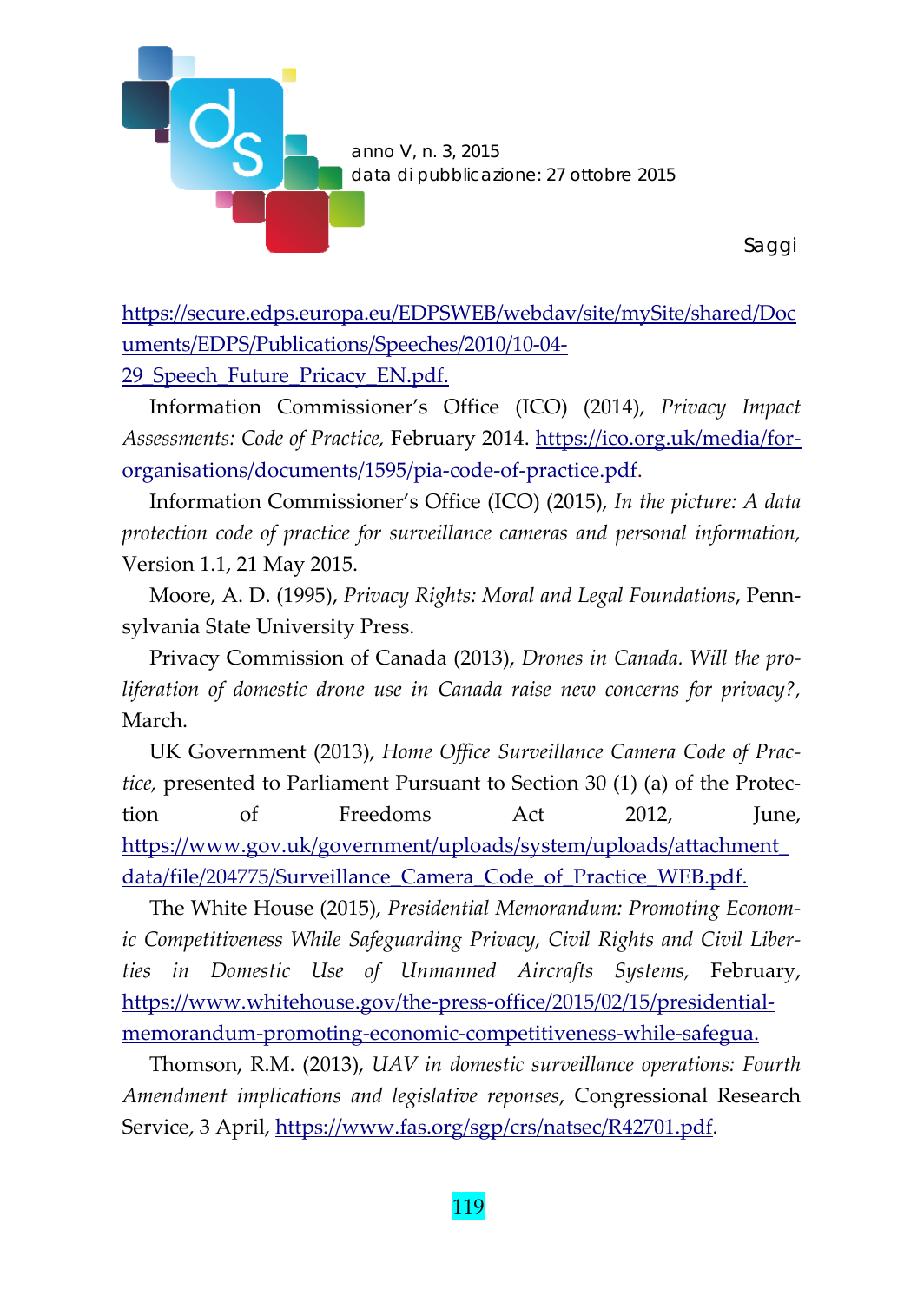

Verdure, J. (2012), *Le concept de Privacy by Design: Un Remède à L'insuffisance des Moyens Actuels de Protection de la vie Privée,* 22 Février, http://www.e‐juristes.org/le‐concept‐de‐privacy‐by‐design‐un‐remede‐ a‐linsuffisance‐des‐moyens‐actuels‐de‐protection‐de‐la‐vie‐privee/.

Vermeulen, M. (2013), *Regulating profiling in the European Data Protec‐ tion Regulation. An interim insight into the drafting of Article 20*, Centre for Law, Science and Technology Studies (LSTS), Vrije Universiteit Brussel, 1 September, http://emsoc.be/wp-content/uploads/2013/11/D3.2.2-Vermeulen‐Emsoc‐deliverable‐profiling‐Formatted1.pdf.

Volovelsky, U. (2014), *Civilian uses of unmanned aerial vehicles and the threat to the right to privacy. An Israeli case study*, in *Computer Law & Securi‐ ty Review*, n. 30.